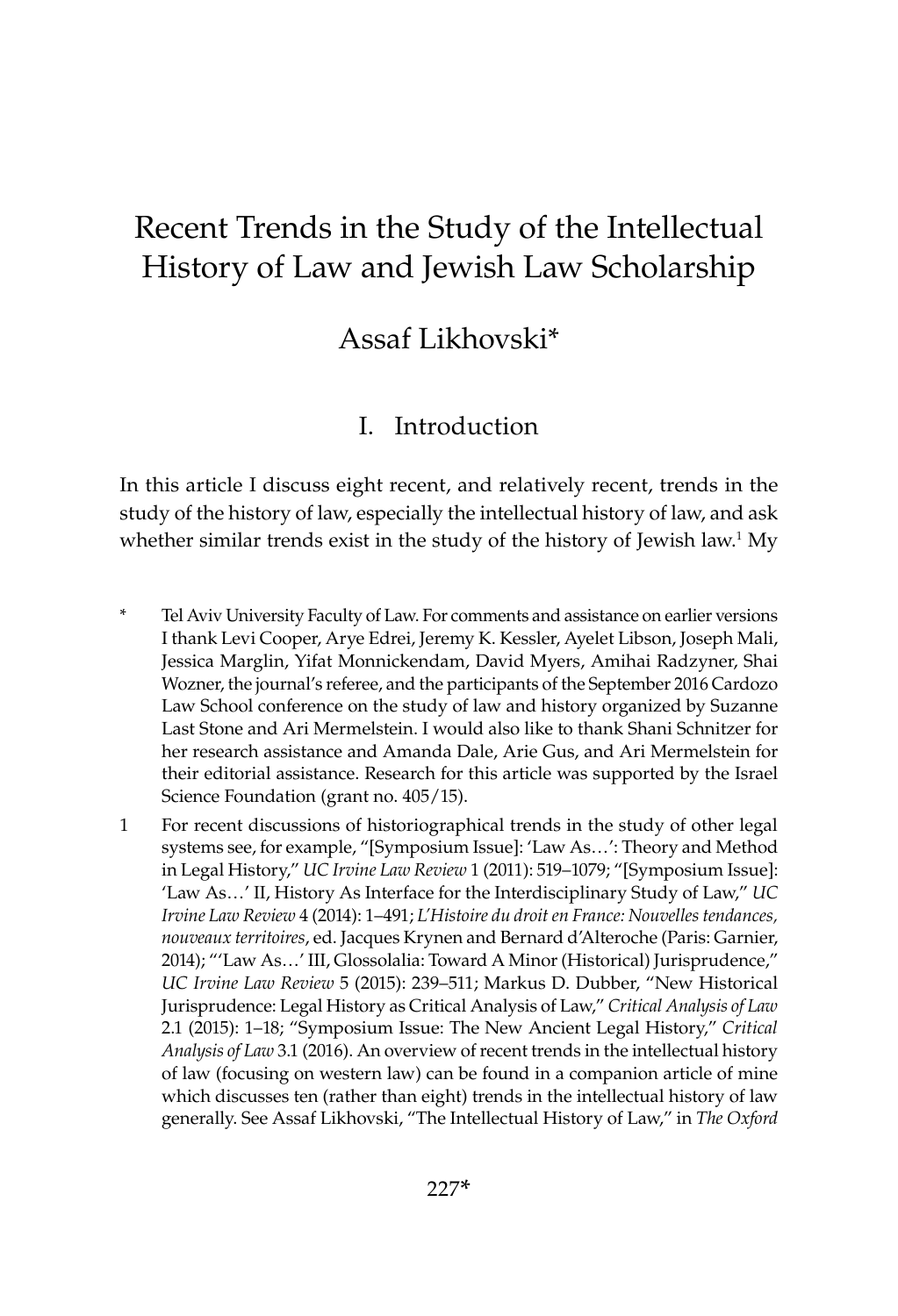purpose is to identify research questions and tools that add new dimensions to the study of the history of Jewish law. I believe that by comparing Jewish law scholarship to work conducted outside the field one can gain a better understanding of the unique aspects of the historiography of Jewish law (and perhaps also of other religious legal systems).

Before proceeding to the main part of the article, several caveats are in order. First, to describe recent 'trends' in the study of the history of Jewish law, one must assume that this is indeed a distinct academic field whose current state can be analyzed and discussed comparatively. On the one hand, one can certainly identify institutional structures that are typical of mature academic fields: the study of Jewish legal history has a long institutional history going back at least to 1917 and the establishment of the Jewish Law Society, *Hevrat ha-Mishpat ha-'Ivri*, in Moscow. This society no longer exists, but there are several scholarly organizations (the Jewish Law Association and the Jewish Legal Heritage Society, for instance), as well as several academic research institutes, devoted to the topic. There are also several academic journals, such as *Diné Yisrael*, *Shnaton ha-Mishpat ha-'Ivri,* or the *Jewish Law Annual*, publishing works on Jewish law and its history.

On the other hand, like some other legal systems, especially ones with long trajectories, the history of Jewish law is studied by many types of scholars working in many types of institutional settings: by students of Jewish religion, philosophy, and culture, by Jewish historians, and by legal scholars. Some researchers are interested in Jewish legal history as a way to reconstruct Jewish social or cultural history. Some are drawn to the jurisprudential or comparative law insights this system provides. Some investigate the history of Jewish law for normative reasons, for example as a source of inspiration for contemporary Israeli law, and use history as part of a normative rather than descriptive pursuit.2 The relative methodological (and ideological) coherence that characterized this field in the middle decades of the twentieth century (at least in Israel, where much of the scholarship written on Jewish law during that period were dominated by Menachem Elon's work) no longer exists. The field is now more pluralistic than it used to be (in a sense, this article can be seen as an exercise in mapping what might be called the post-Elonian phase

*Handbook of Legal History*, ed. Markus Dubber and Christopher Tomlins (Oxford: Oxford University Press, forthcoming).

2 On different motivations for the study of Jewish law see, for example, Arye Edrei, "Why Teach Jewish Law," *'Iyune Mishpat* 25 (2001): 467–87 (Hebrew).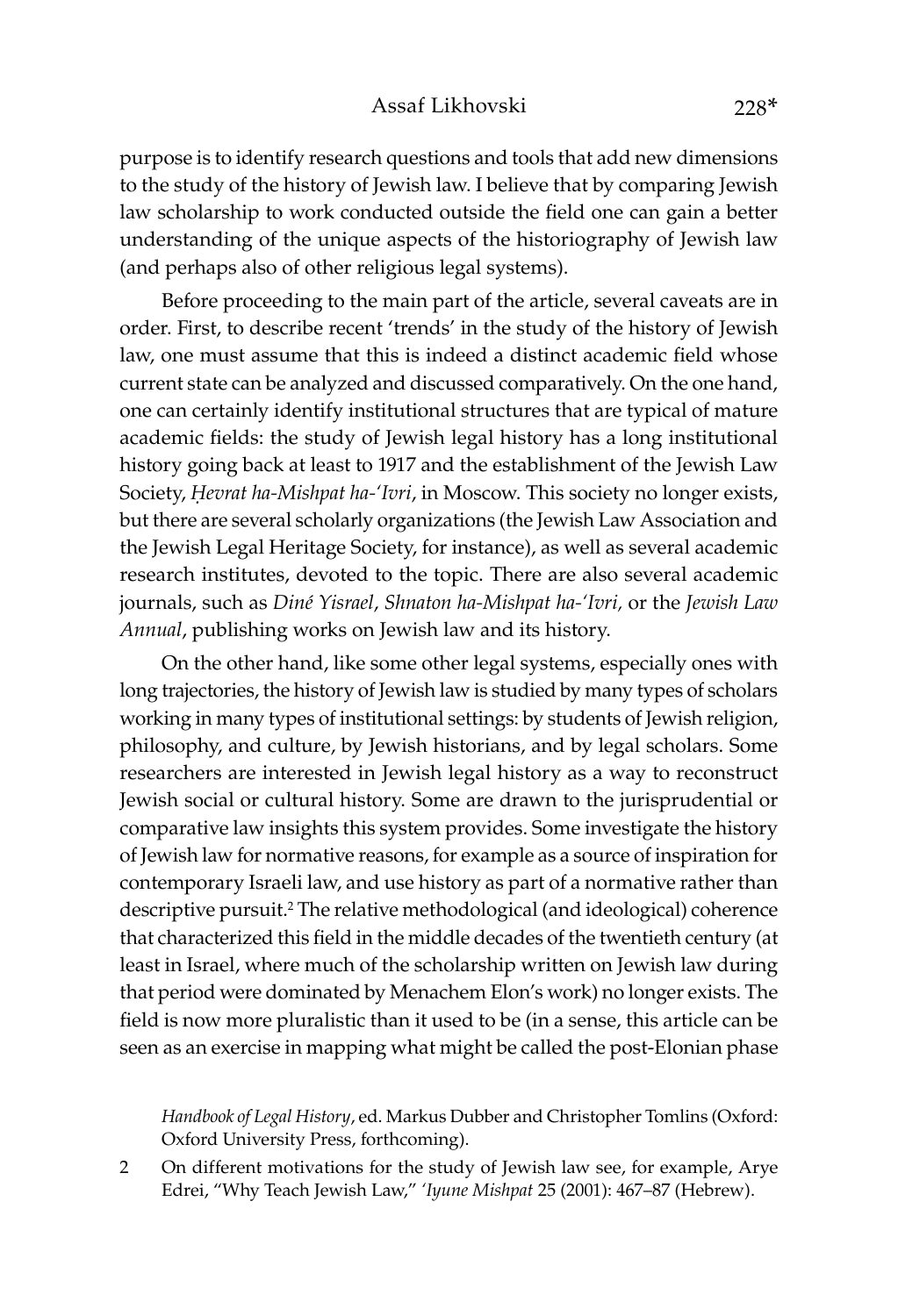of the study of the history of Jewish law).<sup>3</sup> This pluralism has undermined the very notion of a single unitary entity called 'Jewish law' whose essence and boundaries are clear and whose historiography can be analyzed as a discrete field of inquiry.<sup>4</sup> Given the multiple motivations, methodologies, and audiences of Jewish law scholars, and indeed the plurality of notions of Jewish law, any attempt to map out 'trends' in the study of the history of Jewish law may be open to question.

Second, I compare the intellectual history of law and the history of Jewish law. The intellectual history of law is merely one sub-category of legal history. The intellectual history of law deals with topics such as the history of legal theories developed by academic legal scholars in universities and other institutions of higher learning, the history of legal education, the history of academic and other legal texts, or the structures that underlie the legal thought of professionals lawyers in a given era. However, legal historians are not only interested in legal ideas. They are also interested in the history of specific legal norms; in the history of legal institutions (legislatures, official and unofficial courts, juries, and so on); in the social history of law; in the economic history of law, and many other topics.<sup>5</sup> Why compare the

- 3 It is important to note that the Elonian paradigm was based on the work of earlier scholars such as Chaim Tchernowitz (Rav Tzair) and Asher Gulak who themselves were heavily indebted to the dogmatic-historical methodology of the German historical school. On the intellectual roots of this paradigm see Assaf Likhovski, *Law and Identity in Mandate Palestine* (Chapel Hill: University of North Carolina Press, 2006), 127–53, 161–66.
- 4 For theoretical discussions see, for example, Bernard S. Jackson, "Jewish law or Jewish Laws," *Jewish Law Annual* 8 (1989): 15–34 (on "Jewish laws"); Ze'ev W. Falk, "Review: What Is 'Jewish Law'?" *Journal of Law and Religion* 11 (1994–1995): 835–44 (arguing that Elon's narrow definition of 'Jewish law' was motivated by his Orthodox beliefs, and criticizing him for ignoring the biblical period, numerous non-orthodox legal sources (from the Samaritans to Reform Judaism), and for the use of an ahistorical, anachronistic, and theoretically shallow analytical methodology). For a somewhat similar discussion of Islamic law scholarship see Amr A. Shalakany, "Islamic Legal Histories," *Berkeley Journal of Middle Eastern and Islamic Law* 1 (2008): 1–82.
- 5 For discussions of Jewish legal history and its relationship to the social and economic history of the Jews, see, for example, Haym Soloveitchik, *Use of Responsa as Historical Source* (Jerusalem: Merkaz Shazar, 1990) (Hebrew); Jay R. Berkovitz and Ephraim Kanarfogel, "Introduction [to Special Issue: New Perspectives on Jewish Legal History]," *Jewish History* 31 (2017): 1–6. For concrete examples of histories of Jewish law that link it to the economic and social history of Jewish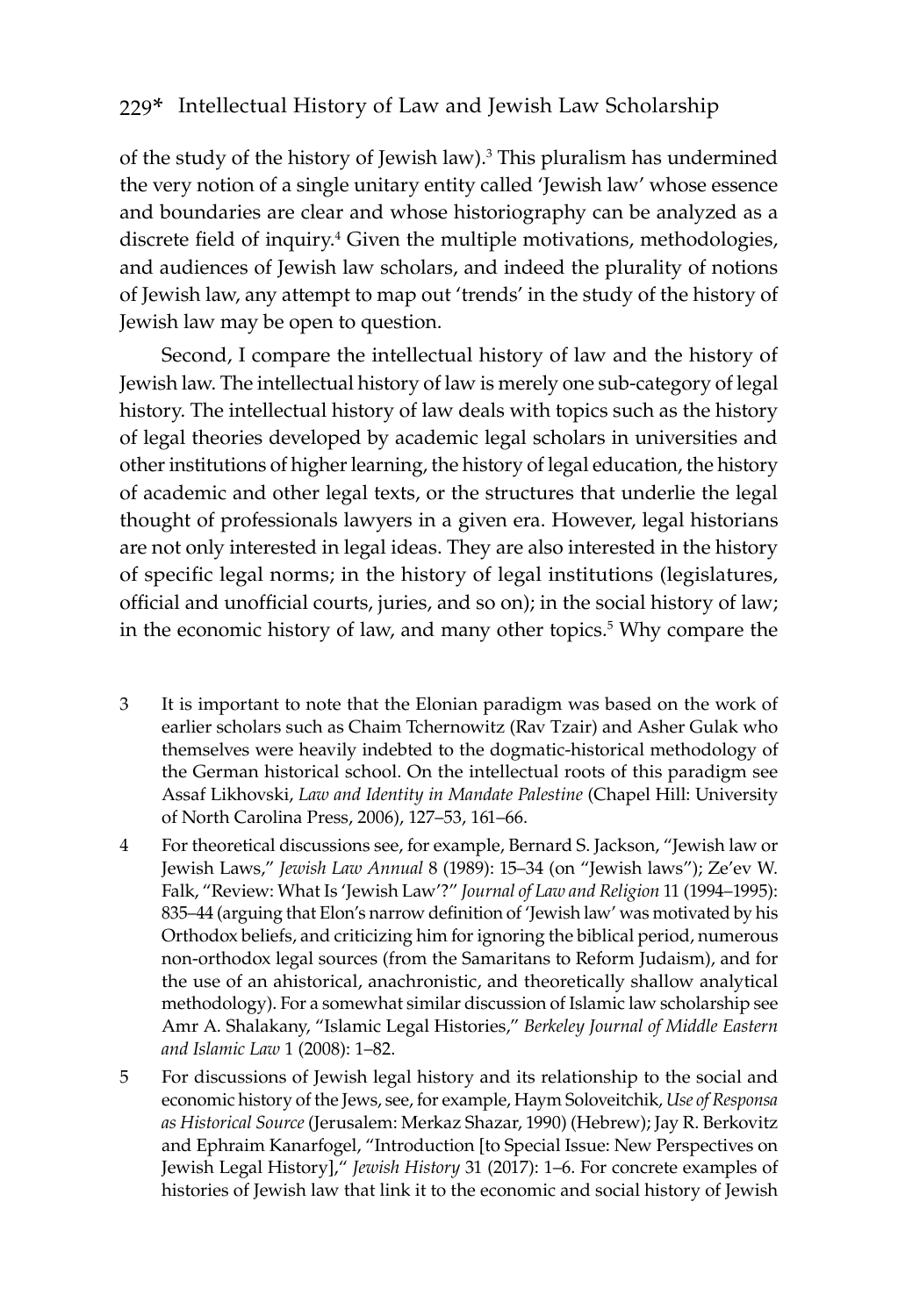#### Assaf Likhovski 230\*

study of the history of Jewish law primarily to the study of the *intellectual* history of law? One possible answer would be that some aspects of Jewish law – for example, the fact that Jewish legal texts are studied for religious reasons and not merely as a practical matter (for litigation, or for judicial decision-making purposes) – creates something of a parallel between the producers and students of Jewish law and scientists and philosophers (or law professors), that is, the people intellectual historians study.

Third, I am not a scholar of Jewish legal history. I am an outsider, a tourist in the land of Jewish law. Tourists sometimes have interesting insights about the places they visit. They sometimes see things to which long-time residents may be blind. But touristic impressions can also be highly misleading and should be taken with a grain of salt. My article is based on a very idiosyncratic and eclectic survey of some contemporary trends in Jewish law scholarship. It is informed by my familiarity with the work of certain people, and by my specific identity as an Israeli legal historian working in a law school (rather than, for example, as an American historian working in a history department), which means that I may miss much of the important work currently being carried out in the field. In addition, I should note that the footnotes in this article are non-exhaustive, containing only examples that illustrate the points I make in the text. They do not (and cannot) mention every work relevant to the ground covered by this article.

Fourth, I discuss eight historiographical 'trends' in this article. One might object that it is impossible to talk about trends (or fashions, or styles) in vast disciplinary fields such as history, intellectual history, the history of legal ideas, or even the history of Jewish legal ideas. These are vast oceans of knowledge and inquiry, and most of the trends I identify as recent have actually existed, in various forms, prior to the last few decades. A possible response to such an objection would be that, like any general historiographical survey, this article is also, by definition, inaccurate. A related objection would be to ask: "Why talk about eight trends and not seven or nine?" or "Why did you choose these eight specific categories?" A possible answer to these

communities, rather than focusing on its intellectual history see, e.g., Jacob Katz, *The 'Shabbes Goy': A Study in Halakhic Flexibility,* trans. Yoel Lerner (Philadelphia: Jewish Publication Society, 1992); Haym Soloveitchik, *Principles and Pressures: Jewish Trade in Gentile Wine in the Middle Ages* (Tel Aviv: 'Am 'Oved, 2003) (Hebrew); idem, *Wine in Ashkenaz in the Middle Ages: Yeyn Nesekh – A Study in the History of Halakhah* (Jerusalem: Merkaz Shazar, 2008) (Hebrew).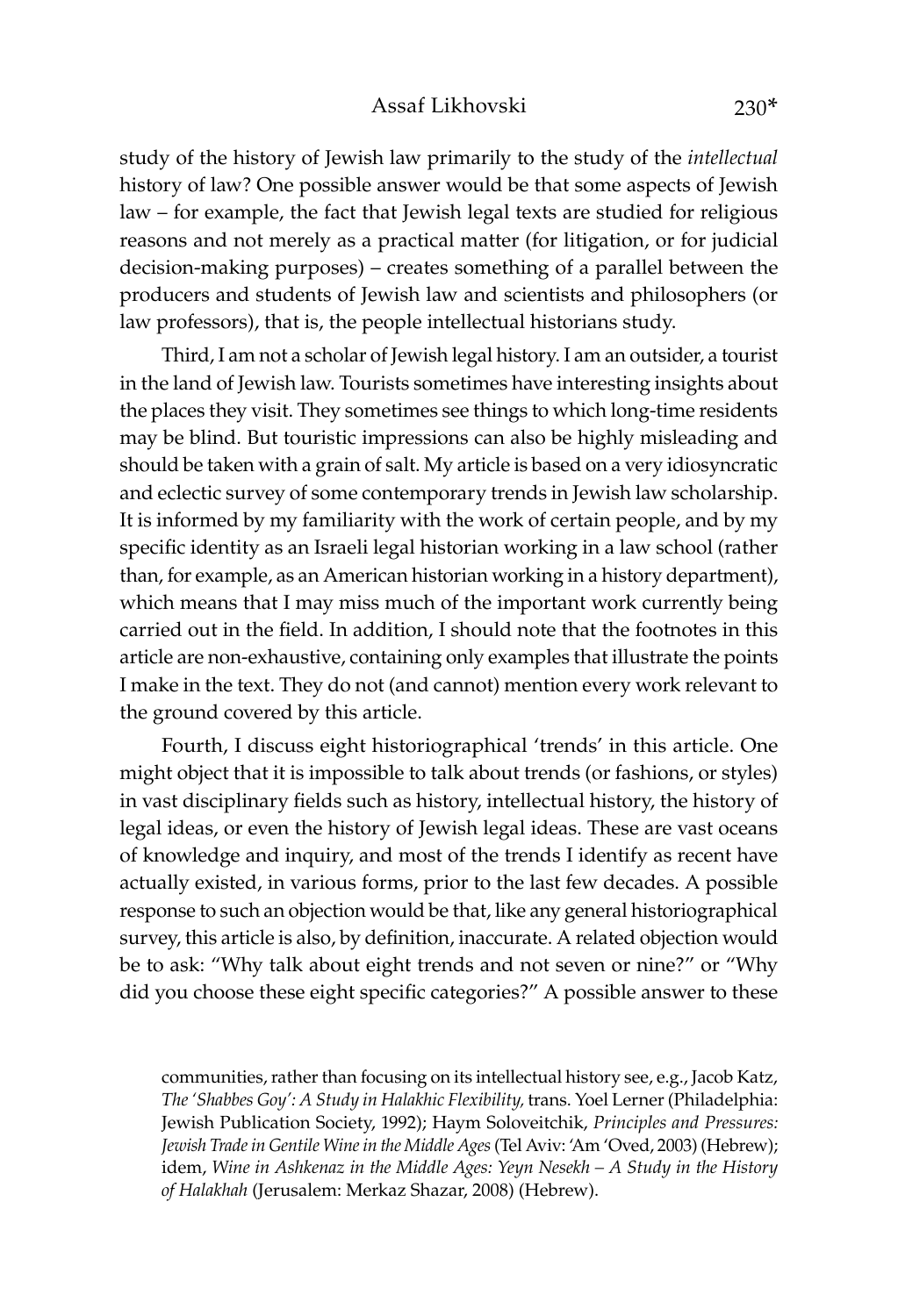objections is that the categories I use are not always clear-cut. Some of the trends I identify can be broken into sub-categories. Other trends, it might be argued, can be aggregated, or replaced by alternative categories. Ultimately, however, the answer is that I am using this number of categories merely as scaffolding for surveying the field.

## II. The Eight Trends

#### 1. Spatial Frameworks

Over the last twenty years or so, many historians, legal historians, and also intellectual historians of law, have become interested in expanding the spatial frameworks used to study the past. Nineteenth-century historiography was linked to the nation-state and its institutions: national universities, archives, museums, and so on, and the boundaries of the nation-state determined the boundaries of the stories told by historians, certainly those interested in modern history.

This was also the case for some legal historians. Students of ancient or medieval law (much like historians of philosophy, music, or science) have often used transnational and global frameworks to tell their stories.<sup>6</sup> However, those working on the history of modern law (that is, nineteenth- and twentieth-century law) have often focused on the history of national legal systems. The positivist definition of law, which equates it with the norms produced by the 'sovereign' (that is, in practice, the institutions of the nation-state), has also helped confine historians of modern law within national boundaries. Standard works on the intellectual history of modern law therefore often

6 For a general discussion of the spatial frameworks used by legal historians, see Dubber, "New Historical Jurisprudence." See also Nader Hakim and Fatiha Cherfouh, "Pensée juridique contemporaine: Hétérogénéité et expansion," in *L'Histoire du droit en France*, 117–43. Two concrete examples of older works of transnational or global intellectual histories of pre-modern (Western) law are: Harold Berman, *Law and Revolution: The Formation of the Western Legal Tradition* (Cambridge, MA: Harvard University Press, 1983); and J. M. Kelly, *A Short History of Western Legal Theory* (New York: Oxford University Press, 1992). A more recent example is Jean-Louis Halpérin, *Five Legal Revolutions Since the 17th Century: An Analysis of a Global Legal History* (Cham: Springer, 2014).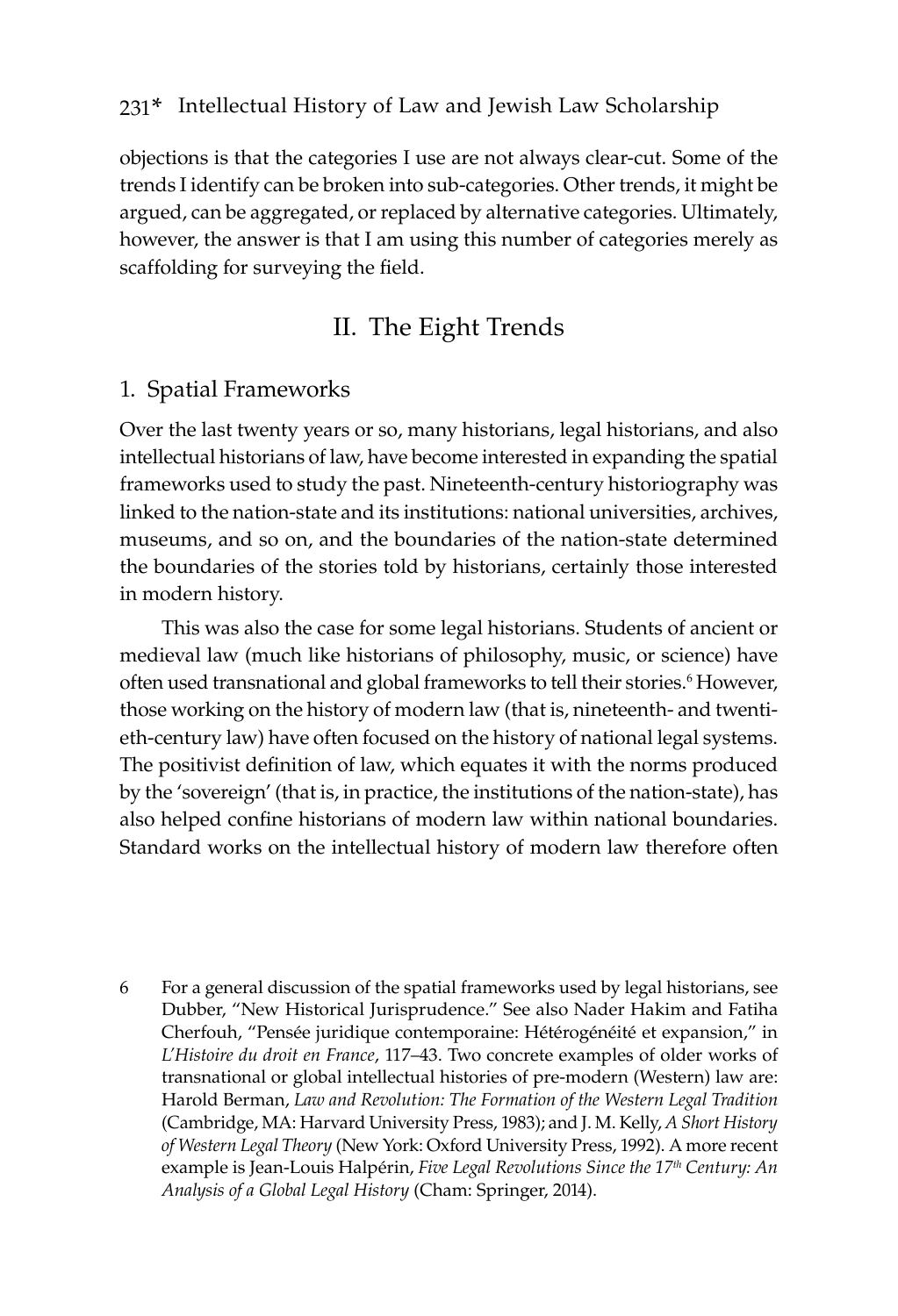discuss the history of American or French schools of legal thought rather than the history of legal ideas unconfined within national borders.<sup>7</sup>

Recently, however, a series of post-national turns – the global, transnational, colonial/postcolonial, and comparative turns – have revolutionized historiography.<sup>8</sup> The waning of the nation-state and the rise of transnational entities such as the European Union, as well as the transnational or global nature of contemporary problems such as global warming, or cross-border migration, have led historians to search out similar phenomena in the past. Some of these border-spanning phenomena are natural, for example climate change.9 However, some of our contemporary problems are associated with transnational ideas, for example, authoritarian populism or terrorist ideology. It is therefore not surprising that the turns I just mentioned have also resulted in a growing interest in writing global or transnational intellectual histories.<sup>10</sup> Transnational history has also been facilitated by the digital revolution that now allows historians to trace the movement of ideas across national borders with an ease unimaginable even a decade ago. $11$ 

Scholars interested in the intellectual history of modern law have also been influenced by these turns. One type of transnational legal history, long-pursued, has been that of legal transplants.<sup>12</sup> Much of the work on transplants seeks to answer questions posed by comparative lawyers (about

- 7 See, for example, Neil Duxbury, *Patterns of American Jurisprudence* (Oxford: Clarendon Press, 1995); David Kennedy and William W. Fisher III, *The Canon of American Legal Thought* (Princeton: Princeton University Press, 2006); Nader Hakim and Fabrice Melleray, *Le renouveau de la doctrine fran�aise: Les grands auteurs de la pensée juridique au tournant du XXe siècle* (Paris: Dalloz, 2009).
- 8 See, for example, C. A. Bayly, Sven Beckert, Matthew Connelly, Isabel Hofmeyr, Wendy Kozol, and Patricia Seed, "AHR Conversation: On Transnational History," *American Historical Review* 111 (2006): 1441–64; Durba Ghosh, "Another Set of Imperial Turns?" *American Historical Review* 117 (2012): 772–93; Lynn Hunt, *Writing History in the Global Era* (New York: W. W. Norton, 2014).
- 9 See, for example, Ronnie Ellenblum, *Climate Change and the Decline of the Eastern-Mediterranean, 950–1072 AD* (Cambridge: Cambridge University Press, 2012).
- 10 See, for example, Samuel Moyn and Andrew Sartori, eds., *Global Intellectual History* (New York: Columbia University Press, 2013).
- 11 See Lara Putnam, "The Transnational and the Text-Searchable: Digitized Sources and the Shadows they Cast," *American Historical Review* 121 (2016): 377–402.
- 12 On transplants, see, for example, David Nelken, "Toward a Sociology of Legal Adaptation," in *Adapting Legal Cultures*, ed. David Nelken (Oxford: Hart, 2001), 7–54; Michele Graziadei, "Transplants and Receptions," in *The Oxford Handbook*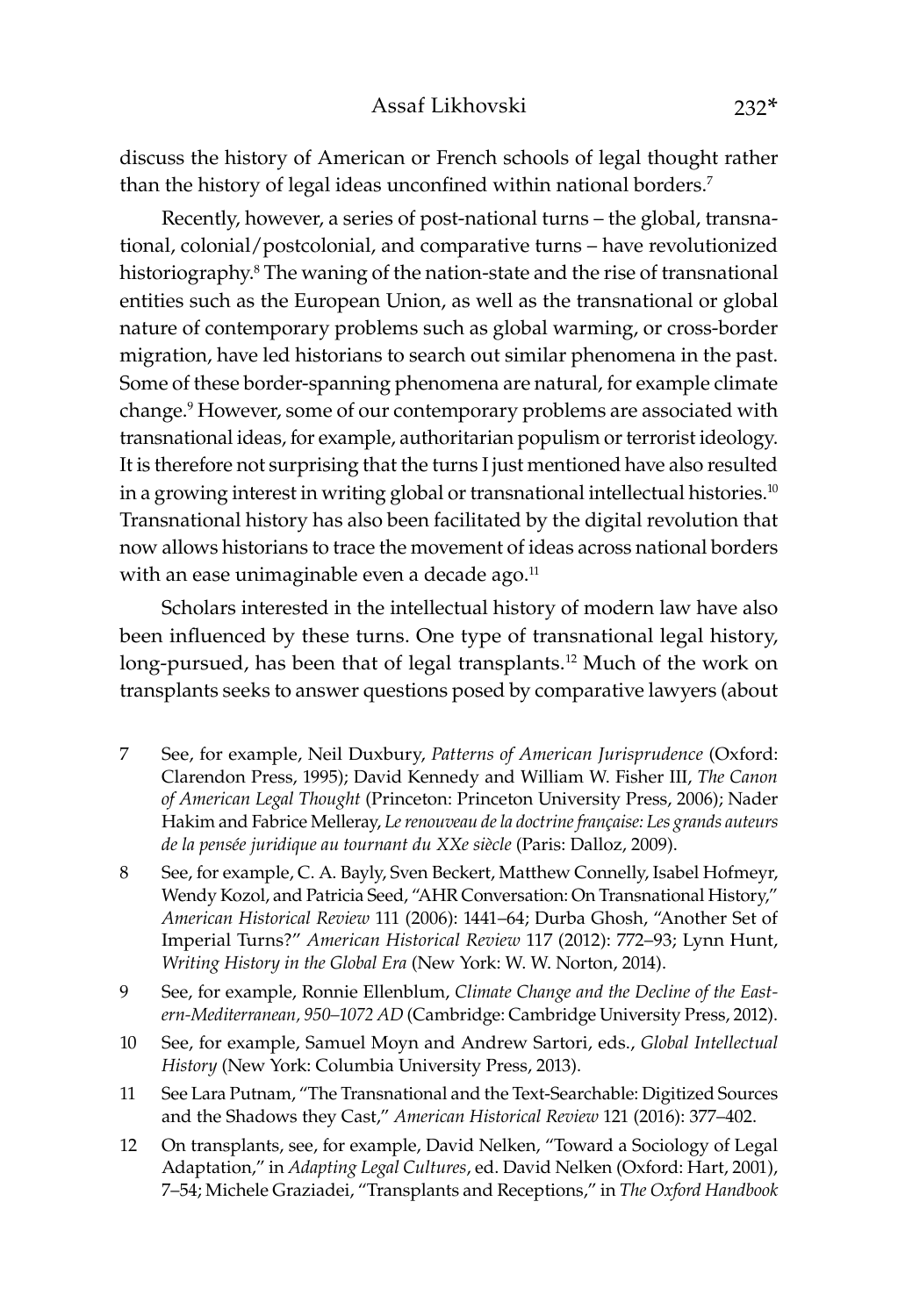the proper classification of a given legal system, for example), rather than questions about causation, change, context, or conditions for the emergence of ideas and structures of thought (notions that intellectual historians are inclined to investigate).13 However, some of the works are closer to traditional works on the intellectual history of law, for example, studies that examine the influence of legal thinkers belonging to one legal system on the thought of legal thinkers belonging to another system.14 Another variety of works in this genre are studies that analyze *mutual* influence, or interactions within networks of scholars in two or more countries, or works that compare similar developments in two or more jurisdictions without reference to the problematic concept of influence.<sup>15</sup>

*of Comparative Law,* ed. Mathias Reimann and Reinhard Zimmerman (Oxford: Oxford University Press, 2006), 441–75.

- 13 A collection of articles that tries to straddle the divide between comparative lawyers and legal historians is "Histories of Legal Transplantations," *Theoretical Inquiries in Law* 10 (2009): 299–743. See also Thomas Duve, ed., *Entanglements in Legal History: Conceptual Approaches* (Frankfurt am Main: Max Planck Institute for European Legal History, 2014). For a theoretical survey see Martijn van der Burg, "Cultural and Legal Transfer in Napoleonic Europe: Codification of Dutch Civil Law as a Cross-National Process," *Comparative Legal History* 3 (2015): 85, 85–92.
- 14 For example, the influence of continental ideas, especially those of German law, on American law. See James Herget, *American Jurisprudence*, *1870–1970: A History* (Houston: Rice University Press, 1990); Mathias Reimann, *The Reception of Continental Ideas in the Common Law World, 1820–1920* (Berlin: Duncker & Humblot, 1993); *Der Einfluß deutscher Emigranten auf die Rechtsentwicklung in den USA und in Deutschland,* ed. Marcus Lutter, Ernst C. Stiefel and Michael H. Hoeflich (Tübingen: Mohr Siebeck, 1993); M. H. Hoeflich, *Roman and Civil Law*  and the Development of Anglo-American Jurisprudence in the Nineteenth Century (Athens, GA: University of Georgia Press, 1997); *Jurists Uprooted: German-speaking Émigré Lawyers in Twentieth-century Britain*, ed. Jack Beatson and Reinhard Zimmermann (Oxford: Oxford University Press, 2004); Katharina Isabel Schmidt, "Law, Modernity, Crisis: German Free Lawyers, American Legal Realists and the Transatlantic Turn to 'Life,' 1903–1933," *German Studies Review* 39 (2016): 121–40. For methodological discussions of the problems of tracing influence in the legal realm, see, for example, Alan Watson, *Legal Transplants: An Approach to Comparative Law* (Athens, GA: University of Georgia Press, 1974), 10–15; Neil Duxbury, *Jurists and Judges: An Essay on Influence* (Oxford: Hart, 2001), 5–22.
- 15 On mutual influence, see Richard A. Cosgrove, *Our Lady the Common Law: An Anglo-American Legal Community, 1870–1930* (New York: New York University Press, 1987); David M. Rabban, *Law's History: American Legal Thought and the Transatlantic Turn to History* (Cambridge: Cambridge Uni-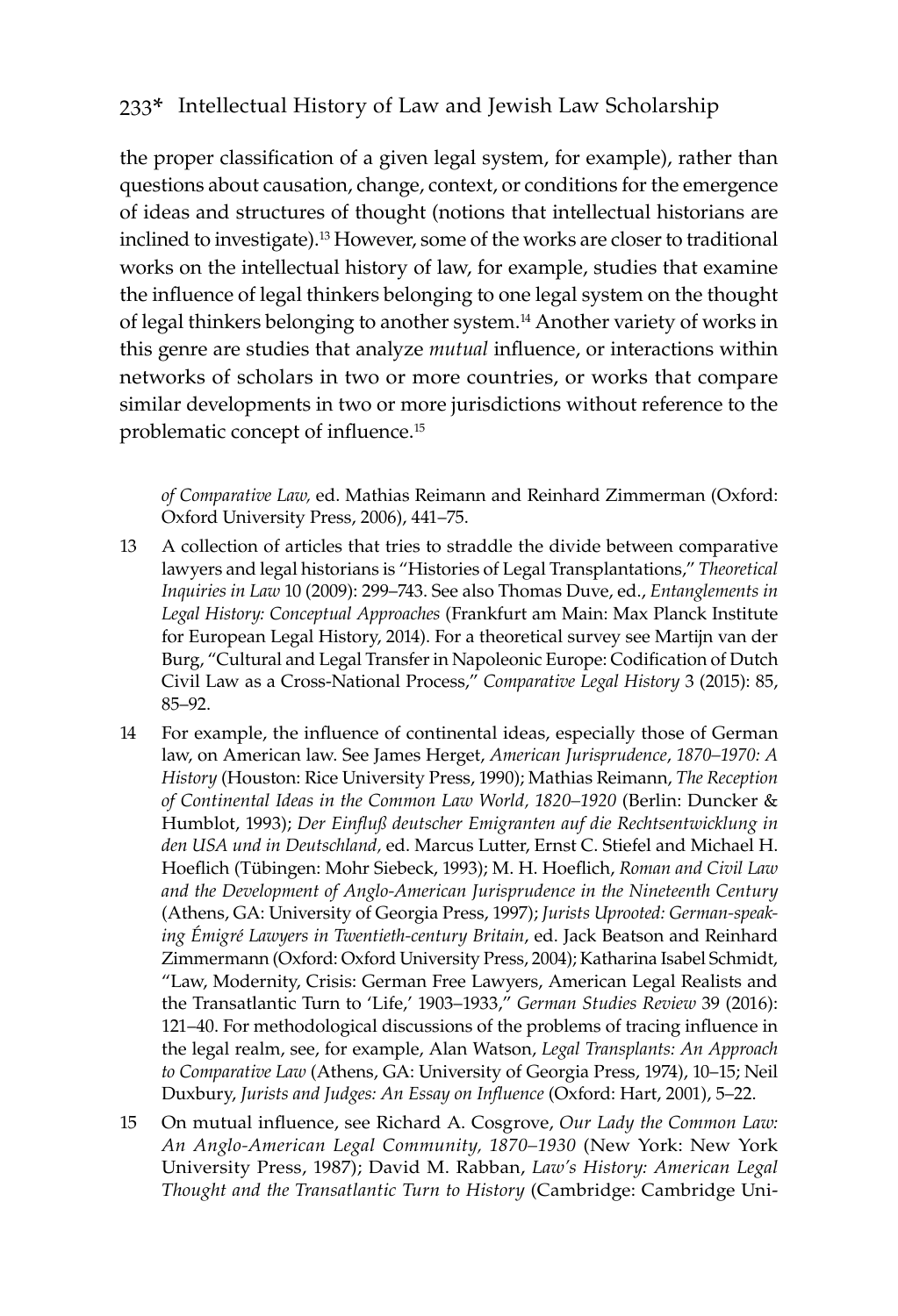There have also been some attempts to write global histories of legal thought. Here the aim (at least ideally) is not to study the flow of legal ideas between two or more jurisdictions but to provide a bird's-eye view of developments in legal thought that appeared simultaneously in many jurisdictions. Such an approach is found in Duncan Kennedy's important article on "three globalizations" of modern legal thought. Kennedy analyzed the production of three styles of legal thought ("classical legal thought," "the social," and "the third globalization") in one or another western metropolitan center in the last 150 years, and the reception of these styles in other western and non-western jurisdictions.16 Kennedy's narrative was based on the assumption that modern legal thought is western in origin, but recently some scholars have begun to explore the impact of non-western legal thinkers on the history of modern law and modern legal thought.17

versity Press, 2014). For a comparative intellectual history of law that is not based on the notion of influence, see Assaf Likhovski, "Czernowitz, Lincoln, Jerusalem, and the Comparative History of American Jurisprudence," *Theoretical Inquiries in Law* 4 (2003): 621–57. See generally David Ibbetson, "The Challenges of Comparative Legal History," *Comparative Legal History* 1 (2013): 1–11.

- 16 Duncan Kennedy, "Three Globalizations of Law and Legal Thought: 1850–2000," in *The New Law and Economic Development: A Critical Appraisal*, ed. David M. Trubek and Alvaro Santos (New York: Cambridge University Press, 2006), 19–73. On Kennedy's historiographical approach see Justin Desautels-Stein, "Back in Style," *Law and Critique* 25 (2014): 141–62. For a French discussion of the global history of law (and legal thought) see Jean-Louis Halpérin, *Profils des mondialisations du droit* (Paris: Dalloz, 2009).
- 17 See, for example, William Twining, *General Jurisprudence: Understanding Law from a Global Perspective* (Cambridge: Cambridge University Press, 2009), 269–92; William Twining, "Social Science and Diffusion of Law," *Journal of Law and Society* 32 (2005): 203–40; Arnulf Becker Lorca, *Mestizo International Law: A Global Intellectual History 1842–1933* (Cambridge: Cambridge University Press, 2014), 1–37; Pierre Singaravélou, *Professer l'Empire: Les 'sciences coloniales' en France sous la IIIe République* (Paris: Publications de la Sorbonne, 2011), 297–332. For an earlier work on an earlier period, see P. G. Monateri, "Black Gaius: A Quest for the Multicultural Origins of the 'Western Legal Tradition'," *Hastings Law Journal* 51 (2000): 479–555. For a general discussion of the study of non-western sites for the production of modern knowledge, see generally Suzanne Marchand, "Has the History of the Disciplines Had its Day?" in *Rethinking Modern European Intellectual History,* ed. Darrin M. McMahon and Samuel Moyn (New York: Oxford University Press, 2014), 130, 143–44.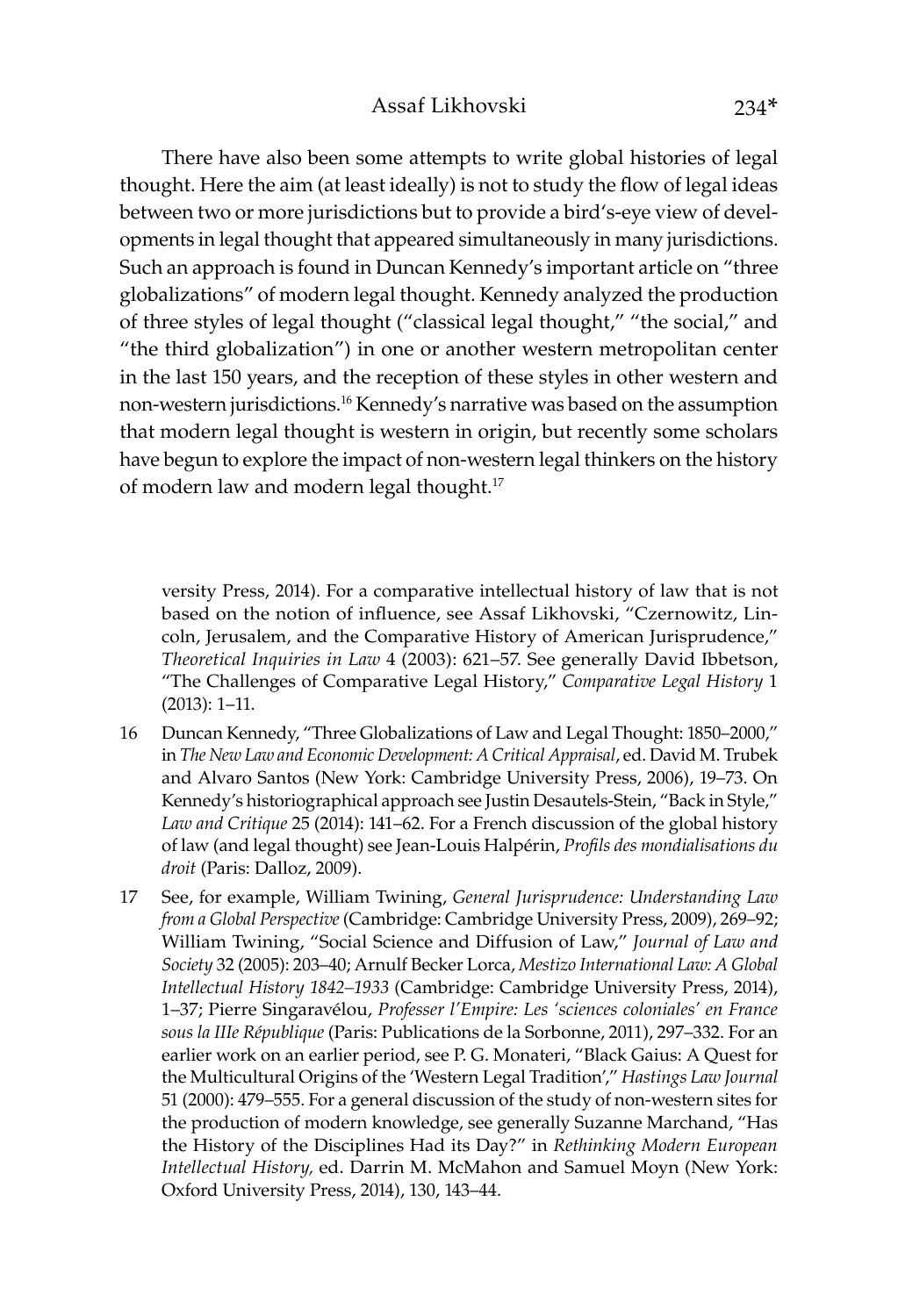Are the global, transnational, colonial/postcolonial and comparative turns relevant to the study of the history of Jewish law? As I noted earlier, confinement within national boundaries is especially evident in works dealing with the history of modern law and modern legal thought. National borders are less relevant to the study of the history of Jewish law, a legal system whose roots go back to antiquity and whose adherents have lived for many centuries in communities dispersed around the globe. Here, one can argue, the historiographical mood, if there is one, has actually shifted in the opposite direction: not zooming-out beyond the boundaries of the nation to capture the flow of ideas across political borders, but zooming-in – that is, moving from works that describe the history of Jewish law on a global scale to histories that focus on specific regions.

Earlier works on Jewish law, especially Elon's research project, were based on an approach that combined Jewish nationalism and a global perspective: the assumption that Jewish law was an organic unitary entity spanning the whole globe. An awareness of differences between different Jewish communities or regions existed, of course, but was not a major scholarly concern. In Elon's case, the assumption about the basic unity of Jewish law was probably informed both by his religious beliefs and also by a specific Zionist conception of Jewish historiography prevalent at the Hebrew University in the 1950s when Elon studied there.<sup>18</sup> In this sense, the "global" nature of mid-twentieth Jewish historiography and of the study of Jewish law is misleading. Jewish historiography was global, but this was only because of the diasporic nature of Jewish communities. In its essence, it was nationalist.

Since the 1970s, however, the notion of a single Jewish Diaspora and culture has given way to an interest in analyzing differences between different Jewish communities, and the notion of a single Jewish culture

18 Out of seventy-four entries of works by Elon in "Rambi: The Index of Articles in Jewish Studies," only five deal with specific Jewish regions. On the 'Jerusalem School' of historiography, see, for example, David N. Myers, *Re-Inventing the Jewish Past: European Jewish Intellectuals and the Zionist Return to History* (New York: Oxford University Press, 1995); Amos Funkenstein, "Jewish History among Thorns," *Zion* 60 (1995): 335–47 (Hebrew). For a theoretical discussion of the methodological assumptions related to the notion of a single Jewish culture, as well as an opposing 'multicultural' narrative that focuses on the local contexts, see, for example, Moshe Rosman, *How Jewish is Jewish History?* (Oxford: Littman Library, 2007), 82–89.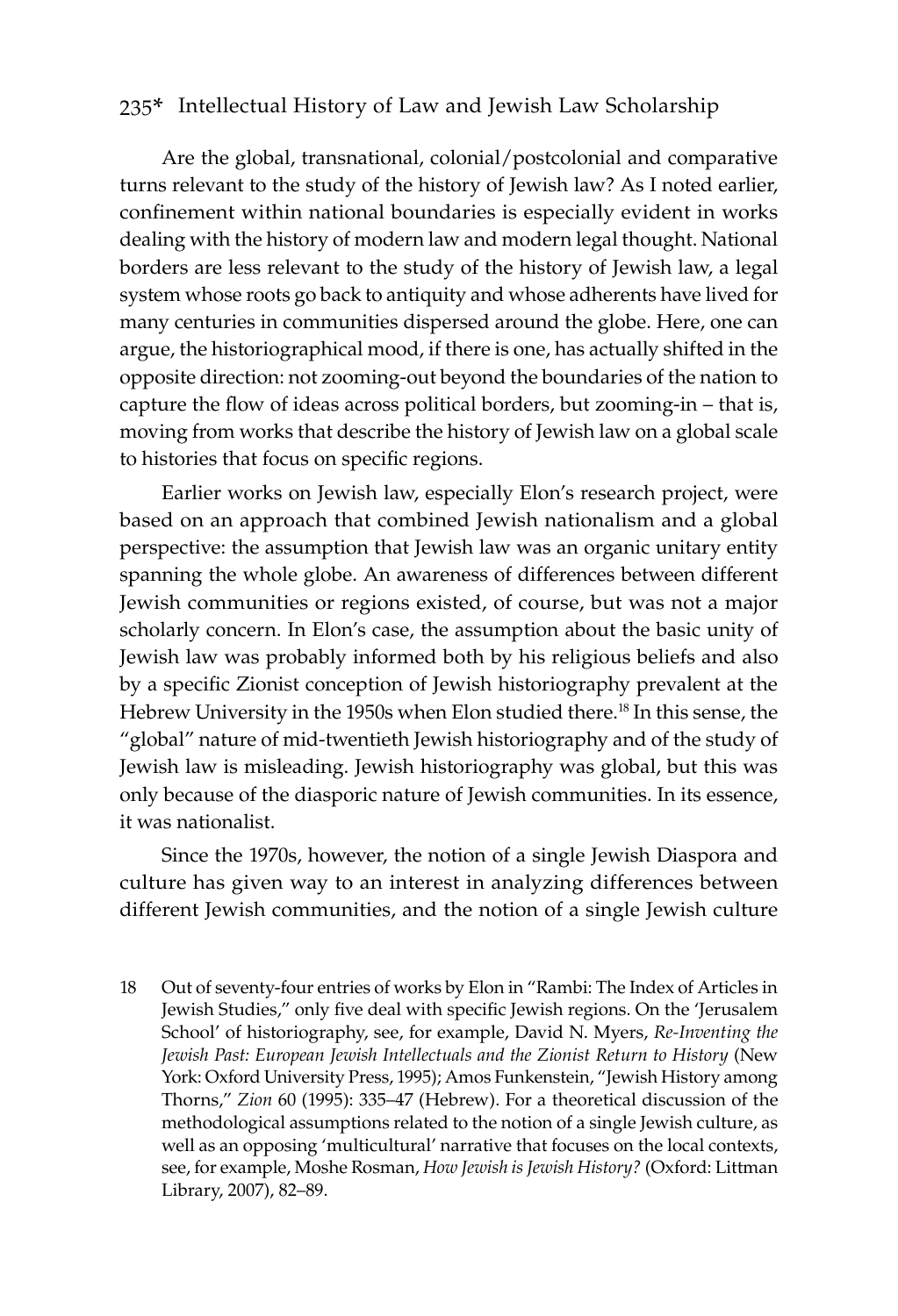has been replaced by that of Jewish *cultures*. 19 This change, because of its emphasis on exploring difference, rather than of unity, across space might arguably be seen as analogous to the comparative or transnational turns in other subfields of history.

The rise in an interest in regional difference is also evident in scholarship on Jewish legal history. It seems that the spatial framework used today by many students of Jewish law is often narrower than that used in the middle decades of the twentieth century, and that many scholars of Jewish law are now interested in capturing distinctions between regions of the Jewish Diaspora rather than in tracing the development of a single organic entity called 'Jewish law.'20 One area of study in which sensitivity to local differences has long been the norm is that of local customary Jewish law.<sup>21</sup>

A second interesting variety of this kind of work, which may be seen as the Jewish law equivalent of the postcolonial turn, is the study of Jewish law produced by rabbis in the modern Middle East, North Africa, and, more generally, the Mediterranean world. The examination of the thought of these rabbis was somewhat marginalized in more traditional works, which focused mostly on Ashkenazic Judaism in the modern era; and the current interest in this region may be thus seen as echoing the growing interest worldwide in focusing attention on non-western thinkers.<sup>22</sup>

- 19 See, for example, David Biale, ed., *Cultures of the Jews: A New History* (New York: Schocken Books, 2002), preface; Rosman, *How Jewish*, 17–18.
- 20 See, for example, Arye Edrei and Doron Mendels, "A Split Jewish Diaspora: Its Dramatic Consequences," *Journal for the Study of the Pseudepigrapha* 16.2 (2007): 91–137 (discussing regional identities in antiquity); Maoz Kahana, *From the Noda BeYehuda to the Chatam Sofer* (Jerusalem: Merkaz Shazar, 2015), 276–347 (Hebrew) (discussing local halakhic cultural territories in medieval and modern central Europe).
- 21 See Daniel Sperber, *Minhagei Yisrael: Origins and History* (Jerusalem: Mosad ha-Rav Kook, 1989–2007) (Hebrew); Israel M. Ta-Shma, *Early Franco-German Ritual and Custom* (3rd ed., Jerusalem: Magnes, 1999) (Hebrew); idem, *Ritual, Custom and Reality in Franco-Germany 1000–1350* (Jerusalem: Magnes, 2000) (Hebrew).
- 22 See recently, for example, Zvi Zohar, *Rabbinic Creativity in the Modern Middle East*  (London: Bloomsbury Academic Press, 2013) (dealing with halakhic authorities in Iraq, Syria, and Egypt); Elimelech Westreich, "'Medicine and Jewish Law in Moroccan Tradition in the 20<sup>th</sup> Century," 'Iyune Mishpat 37 (2014): 139-94 (Hebrew) (one example of a series of works by Westreich on halakhic thought in Morocco). For an explicit discussion of orientalism and attitudes to modern Sephardic rabbis see Ariel Picard, *The Philosophy of Rabbi Ovadya Yosef in an Age of Transition: Study*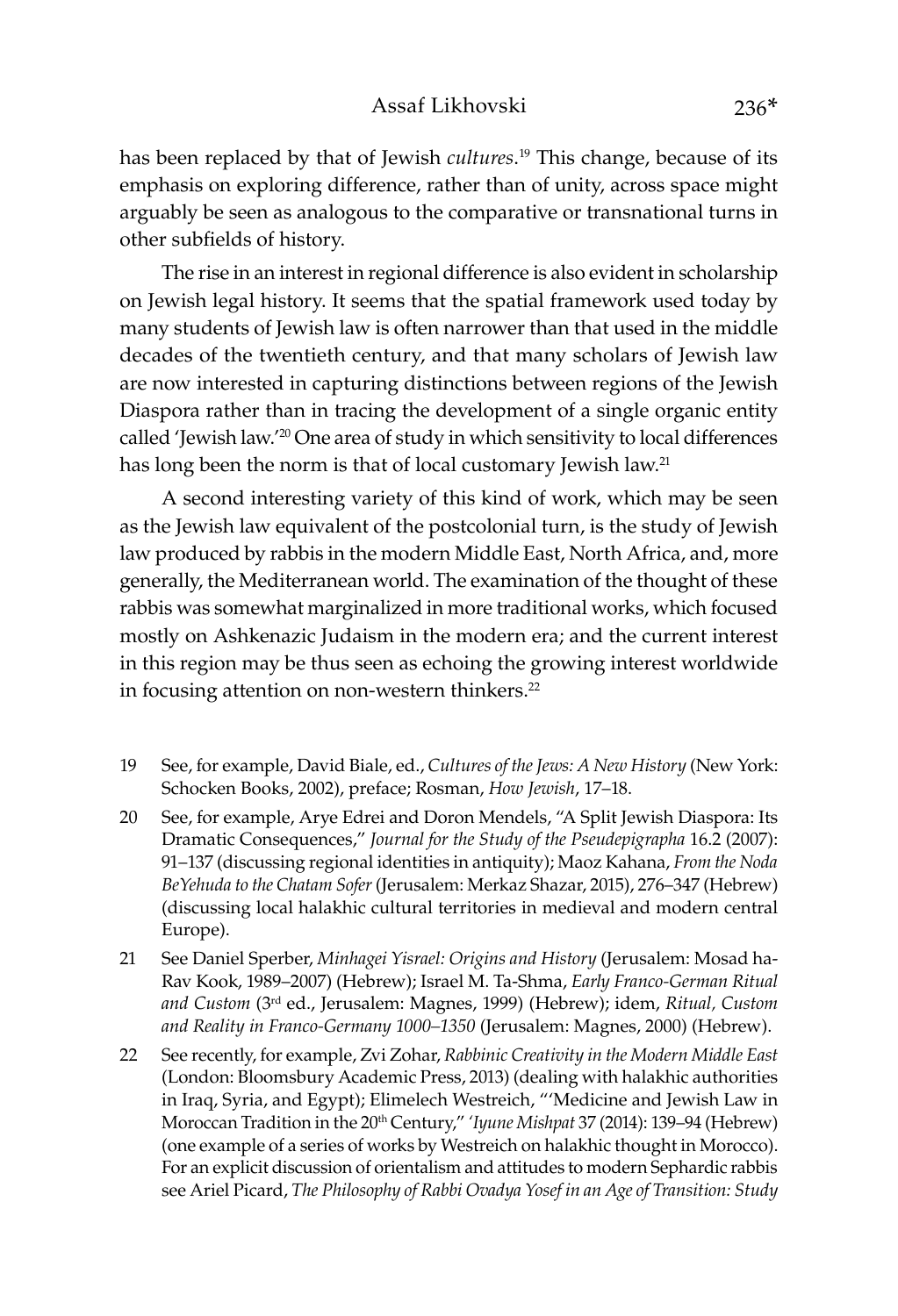A third variety of this approach might perhaps be called 'the British-colonial turn in Jewish law scholarship' – an academic interest in the impact of the British Empire on Jewish law. Such works highlight processes of isomorphism between imperial structures and Jewish law institutions, texts, and networks. Examples of this type of work are studies that analyze the impact of British law and legal thought on the creation of the Rabbinical Court of Appeal in mandatory Palestine, the enactment of regulations governing the procedures of the rabbinical courts in this territory, or the British–imperial context of the scholarly study of Jewish law in the early twentieth century.<sup>23</sup> There are also works that examine the unique nature of Jewish law, and Jewish–British isomorphism, in other British territories, as well as in other imperial and even transimperial contexts.<sup>24</sup>

*of Halakhah and Cultural Criticism* (Ramat Gan: Bar Ilan University Press, 2007), 46–50 (Hebrew). Of course, interest in regional variety is not confined to the Middle East. For recent works dealing with medieval Europe, see, for example, Ephraim Kanarfogel, *The Intellectual History and Rabbinic Culture of Medieval Ashkenaz* (Detroit: Wayne State University Press, 2013) (Germany and northern France); Pinchas Roth, "Regional Boundaries and Medieval Halakhah: Rabbinic Responsa from Catalonia to Southern France in the 13th and 14th Centuries," *Jewish Quarterly Review* 105 (2015): 72–98 (southern France and Catalonia); Pinchas Roth with Ethan Zadoff, "The Talmudic Community of Thirteenth-Century England," in *Christians and Jews in Angevin England: The York Massacre of 1190, Narratives and Contexts*, ed. Sarah Rees Jones and Sethina Watson (Woodbridge: York Medieval Press, 2013), 184–203 (analyzing thirteenth century Anglo-Jewish halakhic thought based on the assumption that it was "a localized domain with distinct regional identities, features, and mentalities" different from those of other regions of Europe such as northern France).

- 23 See, for example, Elimelech Westreich, "'The Legal Activities of the Chief Rabbis during the Period of the British Mandate: A Response to the Zionist Challenge," in *A Hundred Years of Religious Zionism*, ed. Dov Schwartz and Avi Sagi (vol. 2, Ramat Gan: Bar Ilan University Press, 2003), 83–129 (Hebrew); Amihai Radzyner, "Rabbi Ouziel, the Tel-Aviv-Jaffa Rabbinate and the Rabbinical Court of Appeal: A Play in Four Acts," *Meêkere Mishpat* 21 (2004): 129–243 (Hebrew); Amihai Radzyner, "On the Beginning of Rabbinical Courts' Procedural Regulations: 'Sidrei Ha-Mishpatim', 1921," *Meêkere Mishpat* 25 (2009): 37–75 (Hebrew); idem, "On the Beginning of Rabbinical Courts' Procedural Regulations: 'Takkanot Ha-Diyun', 1943," *Diné Israel* 25 (2008): 185–260 (Hebrew); idem, "Jewish Law in London: Between Two Societies," *Jewish Law Annual* 18 (2009): 81–135.
- 24 See Levi Cooper, "Forum Conveniens: Legal Questions in the Burmese Jewish Community" (unpublished paper). On Jewish law in other imperial contexts, see, for example, Levi Cooper, "European Codification Impacts Jewish Legal Writing: Code Napoleon, *Hayei Adam* and *Shulhan Arukh Harav*," (unpublished paper);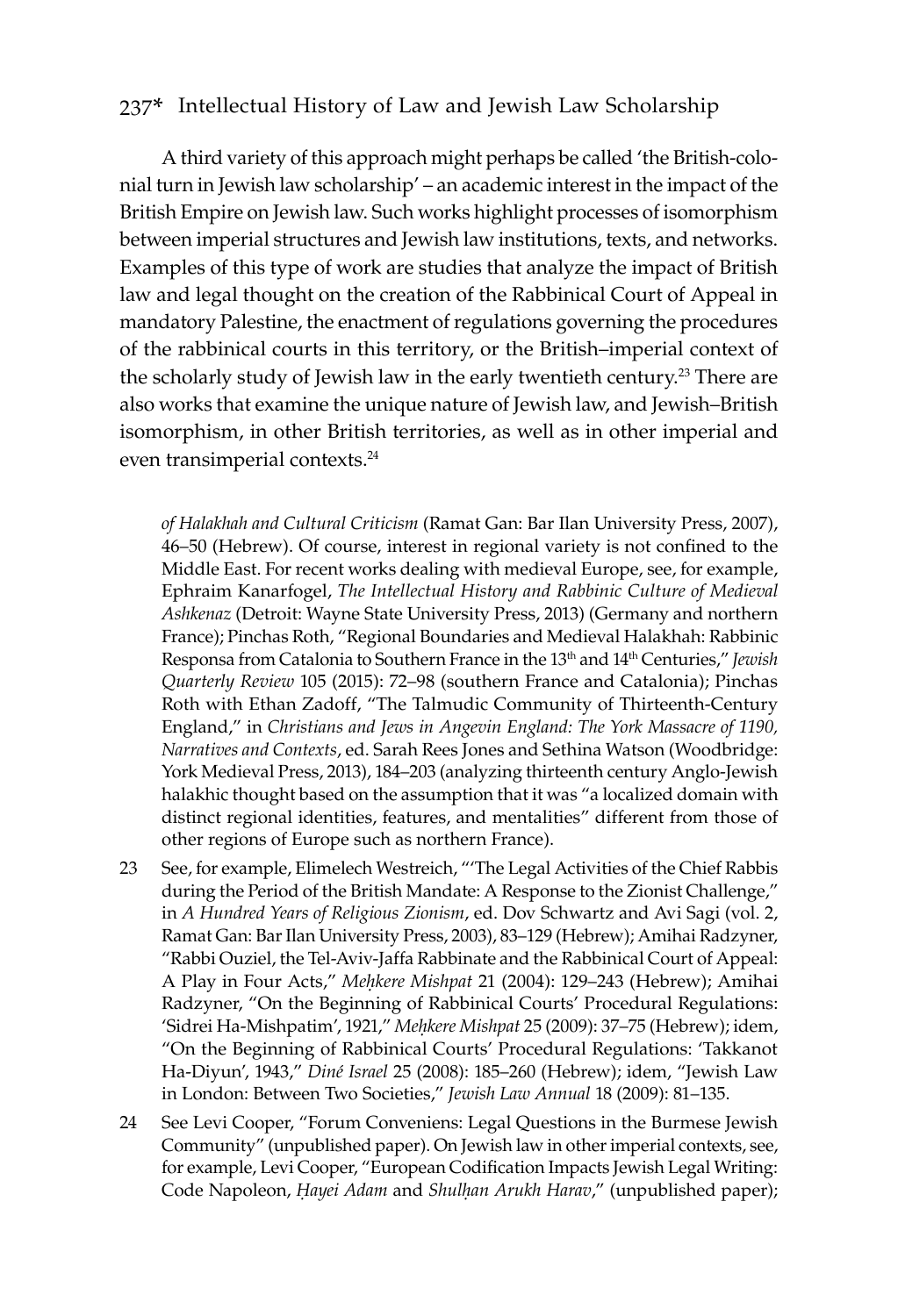A final variety of works using new spatial frameworks is found in works dealing with Jewish law in a comparative fashion. Comparative works undermine the essentialist conception of Jewish law as a unique entity existing across time and space. Instead of seeing it as an organic and unitary entity, they connect Jewish law to the various cultural contexts within which it existed. Comparative studies of Jewish law are not, of course, new. For example, a major strand in the scholarship of the first Jewish law scholar at the Hebrew University, Asher Gulak, was comparative.<sup>25</sup> However, it seems that during the dominance of the Elonian paradigm there was less interest (at least among Israeli academics) in comparing Jewish law and other legal systems than there is today, when there is a wealth of studies comparing Jewish law to similar legal systems in the Greco–Roman world, the Sasanian Empire, or the world of Islam.<sup>26</sup> Such works, which are based on a synchronic rather than a diachronic approach to the history of Jewish law, have also been written on Jewish law in the early-modern and modern eras.<sup>27</sup>

Anton Mordechai Kanevskiy, "The Place of Halacha in the Legal System of the Russian Empire" (unpublished paper). On the transimperial context see Jessica M. Marglin, "Mediterranean Modernity through Jewish Eyes: The Transimperial Life of Abraham Ankawa," *Jewish Social Studies* 20 (2014): 34–68.

- 25 See Likhovski, *Law and Identity,* 163.
- 26 See, for example, Catherine Hezser, ed., *Rabbinic Law in Its Roman and Near Eastern Context* (Tübingen: Mohr-Siebeck, 2003); Hayim Lapin, *Rabbis as Romans: The Rabbinic Movement in Palestine, 100–400 CE* (Oxford: Oxford University Press, 2012); Christine Hayes, *What's Divine about Divine Law? Early Perspectives* (Princeton: Princeton University Press, 2015); Yifat Monnickendam, "The Kiss and the Earnest: Early Roman Influences on Syriac Matrimonial Law," *Le Muséon* 125 (2012): 307–34; *Shoshannat Yaakov: Jewish and Iranian Studies in Honor of Yaakov Elman*, ed. Shai Secunda and Steven Fine (Leiden: Brill, 2012); Gideon Libson, *Jewish and Islamic Law: A Comparative Study of Custom during the Geonic Period* (Cambridge, MA: Harvard University Press, 2003); Lena Salaymeh, *The Beginnings of Islamic Law: Late Antique Islamicate Legal Traditions* (Cambridge: Cambridge University Press, 2016).
- 27 For example, Jay R. Berkovitz, *Protocols of Justice: The Pinkas of the Metz Rabbinic Court 1771–1789* (vol. 1, Leiden: Brill, 2014), 79–105; Jessica M. Marglin, "Cooperation and Competition among Jewish and Islamic Courts: Double Notarization in Nineteenth-Century Morocco," in *Studies in the History and Culture of North African Jewry*: *Volume III*, ed. Moshe Bar-Asher and Steven Fraade (New Haven: Yale Program in Judaic Studies and the Hebrew University Center for Jewish Languages and Literatures, 2012), 111–29. For a broad-brush discussion of the relationship between Jewish law and other legal systems in the last two thousand years see Steven Wilf, "Jewish Law," in *The Oxford Handbook of Legal History*, ed.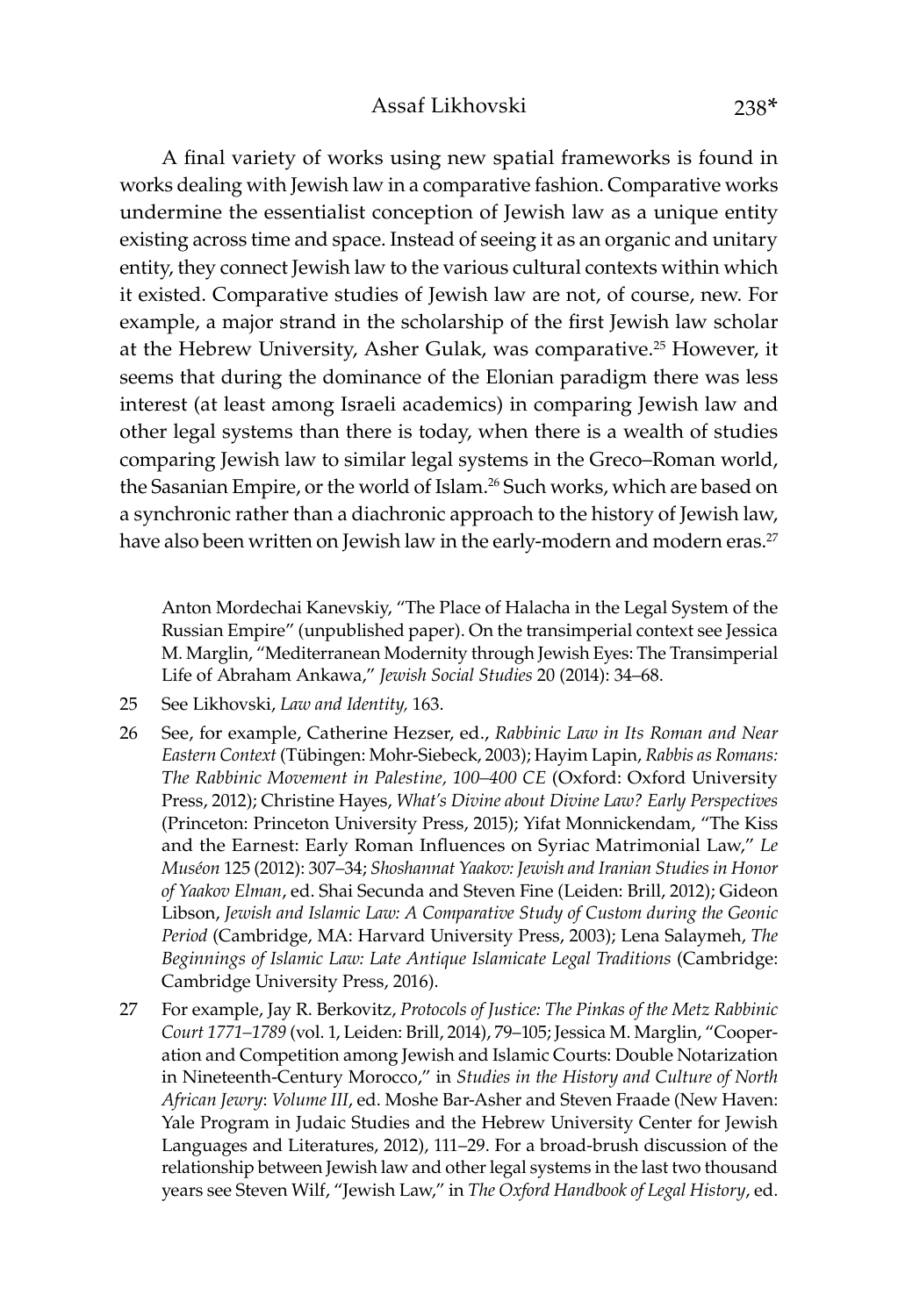A specific variety of this type of comparative studies shows the similarity between a given non-Jewish legal thinker/s and a given halakhic thinker/s (and perhaps also the *influence* of the former on the latter).<sup>28</sup> Of course, just as the assumption about the insularity of Jewish law is problematic, so is the assumption about 'influence,' and there have been extended theoretical discussions of the utility of this notion and attempts to replace it with more nuanced concepts dealing with Jewish–gentile interaction in a non-binary fashion, such as assimilation, acculturation, appropriation, embeddedness, fusion, entanglement, or hybridity.<sup>29</sup>

Markus Dubber and Christopher Tomlins (Oxford: Oxford University Press, forthcoming).

- 28 See, e.g., Chaim N. Saiman, "Legal Theology: The Turn to Conceptualism in Nineteenth-Century Jewish Law," *Journal of Law and Religion* 21 (2005–2006): 39–100 (showing the similarity of the nineteenth-century analytical approach and the jurisprudential ideas of the *Brisker* school); Shai Wozner, *Legal Thinking in the Lithuanian Yeshivot: The Heritage and Works of Rabbi Shimon Shkop* (Jerusalem: Magnes, 2016) (Hebrew) (nineteenth century legal science); Kahana, *From the Noda BeYehuda*, 408–11 (German romanticism); Assaf Likhovski, "The Invention of 'Hebrew Law' in Mandatory Palestine," *American Journal of Comparative Law* 46 (1998): 339–73; Amihai Radzyner, "From Dogmatist to Historian: Asher Gulak and the Research on Jewish Law in the Hebrew University, 1925–1940," *Mada'ey ha-Yahadut* 43 (2005–2006): 169–200 (Hebrew) (on the impact of the German historical school on the twentieth-century movement for the revival of Jewish law and on specific thinkers such as Asher Gulak).
- 29 For theoretical discussions of the relationship between Jewish and non-Jewish culture generally, see, for example, Biale, *Cultures,* preface; Rosman, *How Jewish is Jewish History?*, 82–110; Michael L. Satlow, "Beyond Influence: Toward a New Historiographic Paradigm," in *Jewish Literatures and Cultures: Context and Intertext*, ed. Anita Norich and Yaron Z. Eliav (Providence: Brown Judaic Studies, 2008), 37–53; David N. Myers, *Resisting History: Historicism and Its Discontents in German-Jewish Thought* (Princeton: Princeton University Press, 2003), 157–72; Scott Ury and Israel Bartal, "Between Jews and Their Neighbours: Isolation, Confrontation and Influence in Eastern Europe," in *Jews and Their Neighbours in Eastern Europe*, ed. Scott Ury and Israel Bartal (Oxford: Littman Library, 2012), 3–30. For a brief discussion of the history of the waning and reemergence of interest in studying such interactions during the talmudic period (as well as another theoretical discussion of the notion of influence), see Shai Secunda, *The Iranian Talmud: Reading the Talmud in Its Iranian Context* (Philadelphia: University of Pennsylvania Press, 2013), 10–14, 110–43. For a theoretical discussion and critique of the notion of legal origins, borrowing, and influence see also Salaymeh, *Beginnings of Islamic Law*.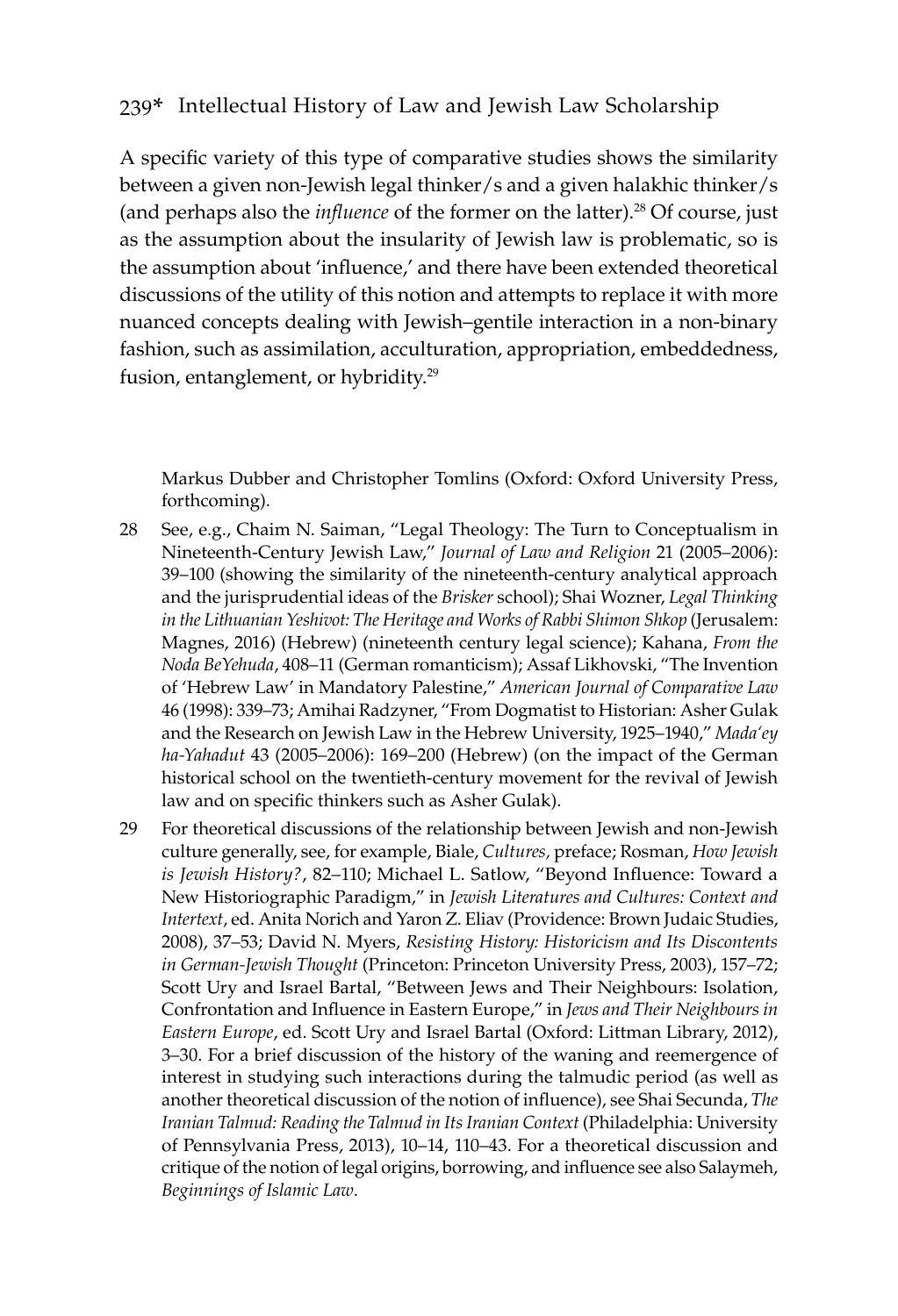#### 2. Temporal Frameworks

The expansion of the spatial frameworks used by some historians in recent decades was accompanied by the expansion of temporal ones. In the mid-twentieth century, historiography was dominated by social history. Historians focused on entities (society, social classes, the family) in which changes occur over centuries rather than decades. The broad timeframes used by historians were especially evident in the work of the mid-twentieth-century French *Annales* school. Historians influenced by the *Annales* approach sought to analyze *longue durée* structures, and also to use social science approaches, including quantification, appropriate for measuring change over long periods (such techniques also appearing in other historiographical traditions, for example in cliometrics in the United States).

Beginning around 1970, broad frameworks and social-science methodologies lost their appeal. Many historians became fascinated by local or regional history; and, in parallel to the narrowing of spatial frameworks, the timeframes used also narrowed. The research focus of many historians shifted to micro-history, to singular events, to anecdotes, or to the biographies of specific individuals (no longer the biographies of unique leaders or geniuses, but rather those of ordinary people). Quantitative analysis of large data sets involving whole populations also went out of fashion.

In the last few years, a revival of the interest in studying *longue durée*  change can be observed. Such interest is evident in a recent influential book by historians Jo Guldi and David Armitage entitled *The History Manifesto*, published in 2014.30 There have also been calls for a return to writing intellectual histories that use *longue durée* frameworks, similar to that used by one of the major intellectual historians of the early twentieth century, Arthur Lovejoy, in his landmark book, *The Great Chain of Being*. 31

In previous generations, legal historians wrote works that spanned centuries and even millennia.<sup>32</sup> A contemporary call to return to such broad

- 30 Jo Guldi and David Armitage, *The History Manifesto* (Cambridge: Cambridge University Press, 2014). For the lively debate created by the arguments made in this book, see, for example, "AHR Exchange: On *The History Manifesto*," *American Historical Review* 120 (2015): 527–54.
- 31 See Darrin M. McMahon, "The Return of the History of Ideas?" in McMahon and Moyn, *Rethinking*, 13–31.
- 32 One early, and very influential, example is Henry Maine, *Ancient Law* (London: J. Murray, 1861).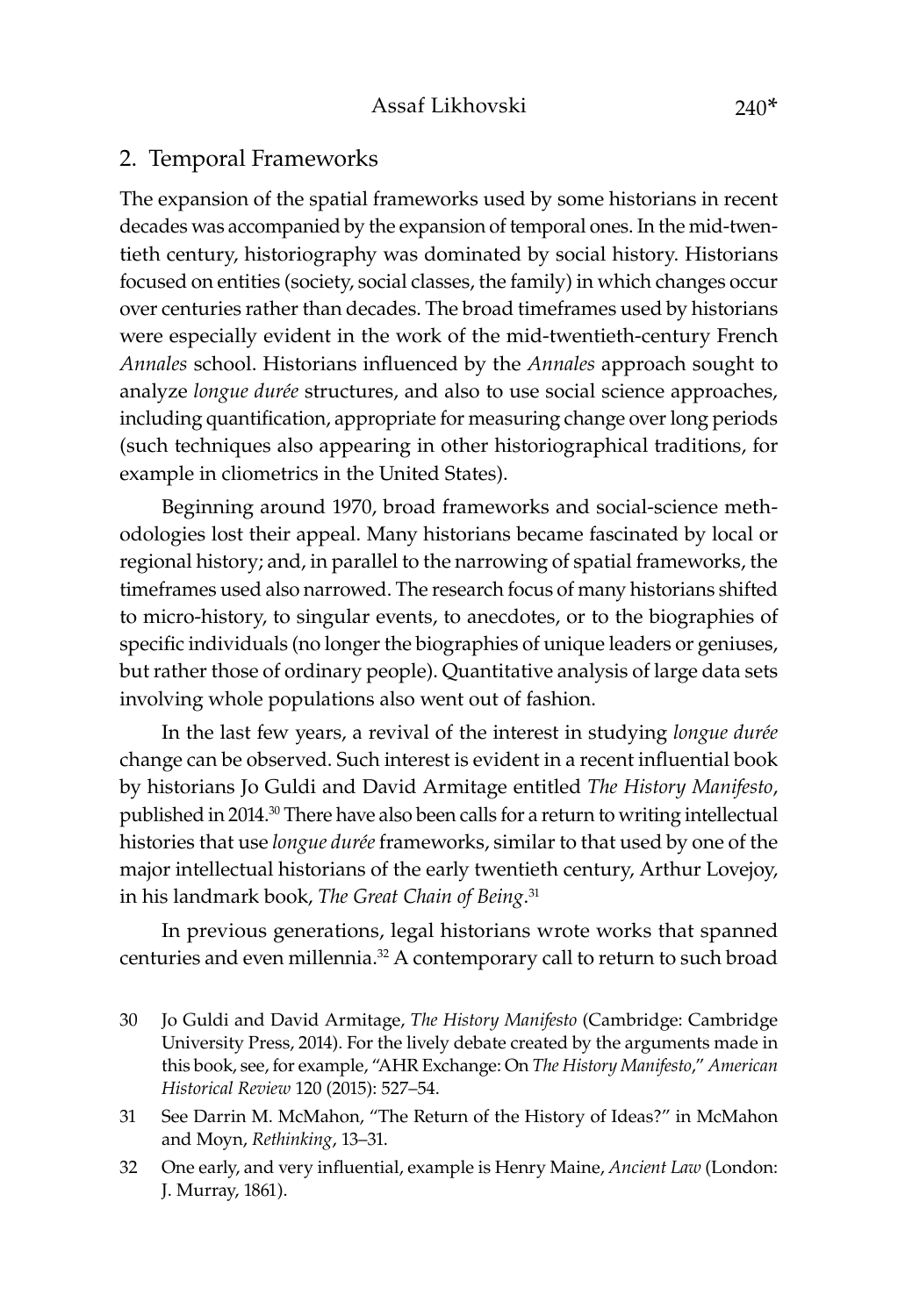frameworks can be found in an article by legal scholar Markus Dubber, who recently wrote a "legal history manifesto," inspired by Guldi and Armitage's book. In this manifesto Dubber calls for a new comparative–historical approach to the study of legal history, which he terms "New Historical Jurisprudence" – an approach that is broad both spatially and temporally.<sup>33</sup> Dubber also provides some concrete examples of how such new historical jurisprudence can be produced, for example by analyzing the histories of two competing concepts of government, "law" vs. "police" (that is, a government based on rule of law and a government based on discretionary power), over wide ranges of space and time: the West from ancient Athens to today.<sup>34</sup>

Can one identify a similar shift from an interest in the short term to an interest in the *longue durée* in Jewish law scholarship? It can certainly be argued that some parts of the cycle between short- and long-term historiography also appear in works on the history of Jewish law. The work of the scholars associated with the Jewish legal revival movement in the early decades of the twentieth century, as well as Elon's work in the middle decades of the twentieth century, for instance, provide examples of the *longue durée* approach.35

In parallel to the (relative) decline of the Elonian paradigm in recent decades, shorter timeframes have been adopted. Today, students of the history of Jewish law rarely seem to use a temporal timeframe that spans the history of Jewish law from antiquity to today. What about the last iteration in the cycle between short-term and long-term historiography? Can we identify in Jewish law scholarship in recent years a return to an Elon-like *longue durée* framework, similar to the type of temporal framework that Guldi and Armitage champion in their manifesto, a kind of Jewish law 'from Plato to NATO' approach, one that would tell the story of Jewish law from antiquity to the present? I could not identify such a trend. There are, indeed, a few modern works that attempt to capture Jewish law, or certain aspects of it,

- 33 Dubber, "New Historical Jurisprudence."
- 34 See ibid. See also Markus D. Dubber, "The Schizophrenic Jury and Other Palladia of Liberty: A Critical Historical Analysis," *Comparative Legal History* 3 (2015): 307–24.
- 35 An interesting question, beyond the scope of this article, is what was the source of inspiration for this approach? Was it the influence of the nineteenth-century *Wissenschaft des Judentums*? Did this approach echo the methodology of the founding fathers of Jewish studies at the Hebrew University in the mid-twentieth century? Was it influenced by nineteenth-century German and English legal historians such as Savigny or Maine? See, generally, Myers, *Re-Inventing*.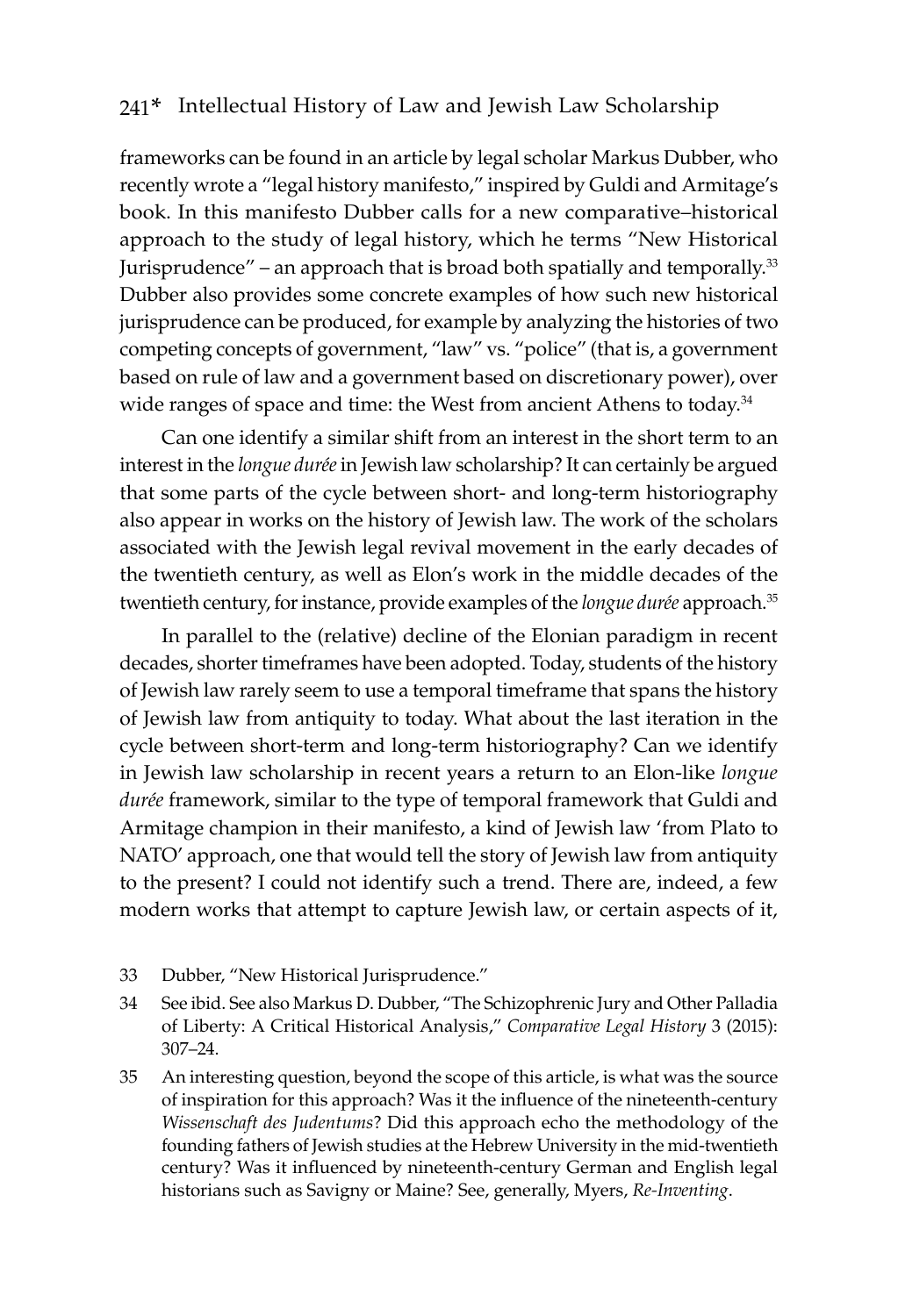over extended periods of time, but these works are usually written from a jurisprudential or philosophical, as opposed to historical, perspective, and analyze the halakhah ahistorically to capture its essence as a legal system, rather than attempting to trace long-term historical trends.<sup>36</sup> One caveat to the preceding statement, however, is that while specific works on Jewish law tend to focus on specific periods in its history, some Jewish law scholars do write on different periods of Jewish legal history. Thus, while it is relatively rare to find English legal historians who publish works on both medieval and modern English legal history, one can certainly find Jewish law scholars writing on Jewish law during antiquity in one work and during the modern era in another.

## 3. Motivation

The interest in transnational or global history and the resurgence of interest in the *longue durée* approach is sometimes accompanied by a call to historians to use these broad frameworks to pose big historical questions, ones that would also be relevant to contemporary political or policy debates. Guldi and Armitage's manifesto, for example, argues that the focus of historians since the 1970s on narrow, short-term events and patterns made their work irrelevant, and that, by returning to a more ambitious type of historiography devoted to mapping broad historical trends, historians would be able to participate in contemporary political debates and influence politicians and policymakers dealing with problems such as global governance, climate change, or wealth inequality.37

Markus Dubber's legal history manifesto, inspired by Guldi and Armitage (as well as by works such as Thomas Piketty's *Capital in the Twenty-First Century*), also calls on historians (in his case, legal historians) to actively engage in present political controversies by pursing topics that have normative and publicly significant implications.38 In Dubber's case, it seems that 'political' is also understood as 'critical' or 'progressive' and identified with left-wing politics. This is also the case with other works that use broad spatial and temporal frameworks, for example, Kennedy's 'three globalizations' thesis. In the article in which Kennedy presented this thesis, he claimed (somewhat

- 37 Guldi and Armitage, *The History Manifesto,* 61–87.
- 38 Dubber, "New Historical Jurisprudence," 11.

<sup>36</sup> See, for example, Joel Roth, *The Halakhic Process: A Systemic Analysis* (New York: Jewish Theological Seminary, 1986).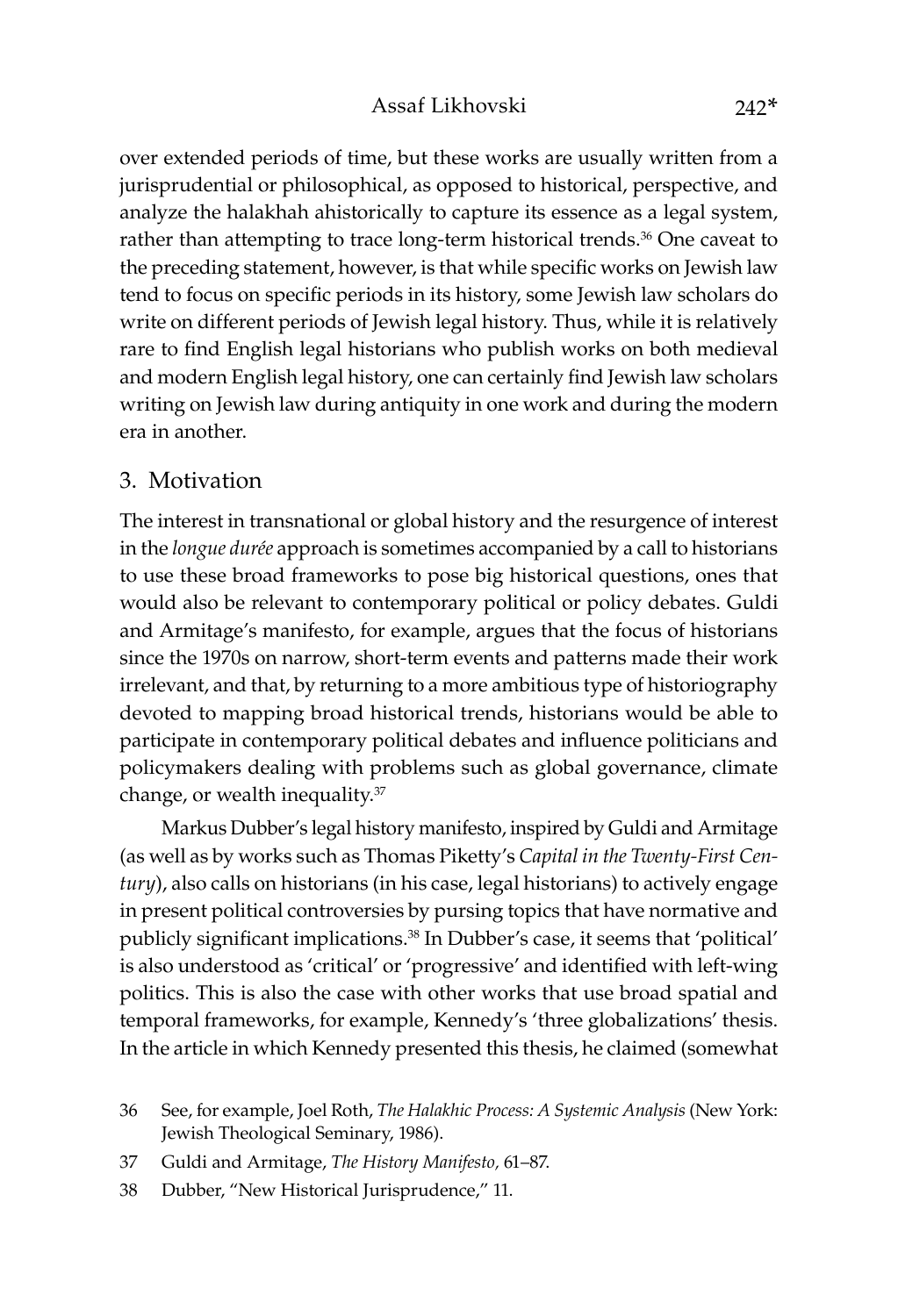unconvincingly, I think) that one of its benefits was that it could enable "progressive elites in the periphery" to resist neoliberal western hegemony.<sup>39</sup>

In the early twentieth century, much of Jewish law scholarship was characterized by its strong normative, and also political, motivation. The study of the history of Jewish law was part of a wider project firmly embedded in Zionist ideology, the Jewish legal revival project.<sup>40</sup> The mid-twentieth-century Elonian paradigm was an offshoot of this project, and Elon's explicit goal was to study Jewish law in order to use it as the basis of Israeli law. Today, however, Jewish law scholarship, certainly the kind of work on Jewish law produced by historians rather than legal scholars (especially outside Israel), is descriptive rather than normative; and while all historiographical research agendas are ultimately rooted in some presentist concerns that can be called 'political,' much of the political motivation of this scholarship is hidden or implicit.<sup>41</sup>

One can perhaps add that the contemporary image of Jewish law, at least in Israel, is not typically associated with a 'critical' approach (assuming we understand 'critical' in the American sense of the term and identify it with progressive political agendas rather than apply it to any approach that seeks to change the current status quo). In the early twentieth century, some Jewish law scholars were secular, and some were even committed to leftwing political agendas. Indeed, one of the leaders of the Jewish legal revival movement, Samuel Eisenstadt, was a devotee of both the Jewish legal revival project *and* Joseph Stalin. However, in the last few decades secular Jewish law scholars have almost totally vanished from the field (again, at least in Israel), and in recent years the notion of Jewish legal revival (as a political, as opposed to scholarly, project) has come to be identified with the political agenda of the right-wing Israeli national–religious party (currently called *Ha-Bayit ha-Yehudi*). This, of course, does not mean that scholars interested in Jewish law subscribe to the political agenda of this party; and certainly some

- 39 Kennedy, "Three Globalizations," 24. For an additional discussion of legal history and contemporary politics see Christopher Tomlins, "'Be Operational, or Disappear': Thoughts on a Present Discontent," *Annual Review of Law and Social Science* 12 (2016): 1–23.
- 40 See Likhovski, *Law and Identity*, 127–53.
- 41 One exception may be Jewish family law, which, in Israel, still has practical implications. Works on this topic are therefore often written with a view to the normative implications of the discussion.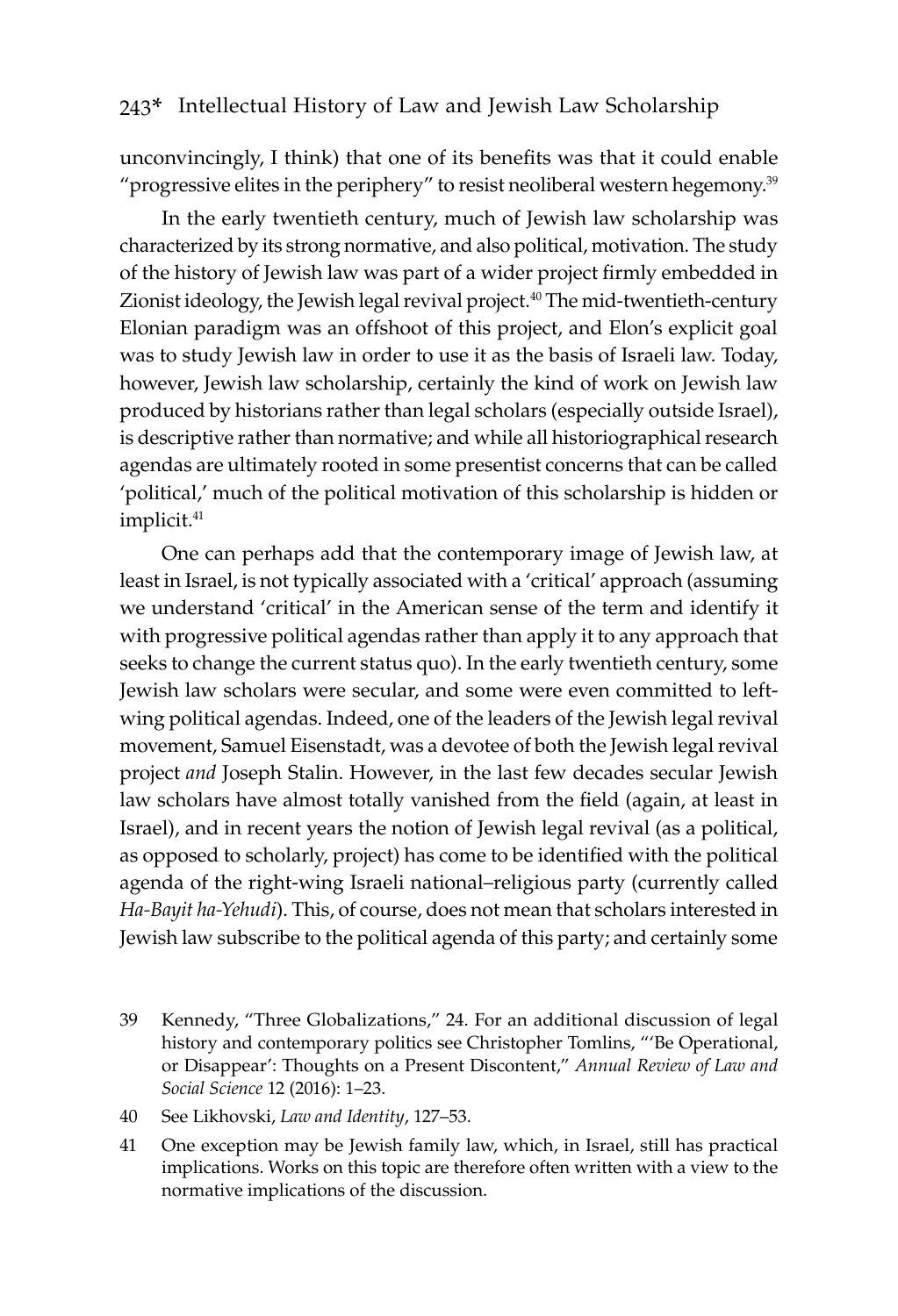parts of Jewish law scholarship, for example the 'Jewish political thought' project, are pursued by people with left-wing political leanings.<sup>42</sup> However, at least outside academia, the notion of Jewish law has come to be identified, in Israel, with right-wing politics.

## 4. Communities of Knowledge

In the past, intellectual historians working on the history of science, the social sciences, and the humanities, often pursued their given topic using the biographical genre. Perhaps under the influence of Renaissance or Romantic-era notions of individual genius, historians sought to tell the story of the history of their discipline by reconstructing the life of "great men." They imagined the history of their chosen discipline as a relay race in which the baton of knowledge was passed in a linear fashion from one genius to the next.

However, in the 1960s and 1970s, historical interest shifted from the study of individual scientists, philosophers, and other thinkers to the study of communities of knowledge.43 Two important milestones in this process were the publication of Thomas Kuhn's *The Structure of Scientific Revolutions*  in 1962 and the publication of Michel Foucault's *The Order of Things,* first published in French in 1966.<sup>44</sup> In the 1970s and 1980s, this trend intensified under the influence of sociological accounts of academic communities (found in works such as Pierre Bourdieu's *Homo Academicus*) and of STS (science, technology, and society) scholarship.45

A related development was the linguistic or cultural turns in historiography. These turns led to the awareness that language, discourse, mental structures, and similar clusters of ideas shared by social groups were not natural and static, but socially-constructed and dynamic. Historians therefore began to study the history of shared ideas of groups, evident in their languages or common assumptions, rather than studying individuals.

- 42 On this project, see, generally, Julie E. Cooper, "The Turn to Tradition in the Study of Jewish Politics," *Annual Review of Political Science* 19 (2016): 67–87.
- 43 See, for example, John Tresch, "Cosmologies Materialized: History of Science and History of Ideas," in McMahon and Moyn, *Rethinking*, 153.
- 44 Thomas S. Kuhn, *The Structure of Scientific Revolutions* (Chicago: University of Chicago Press, 1962); Michel Foucault, *Les mots et les choses: Une archéologie des sciences humaines* (Paris: Gallimard, 1966).
- 45 See Pierre Bourdieu, *Homo Academicus*, trans. Peter Collier (Cambridge: Polity Press, 1990); Tresch, "Cosmologies," 158.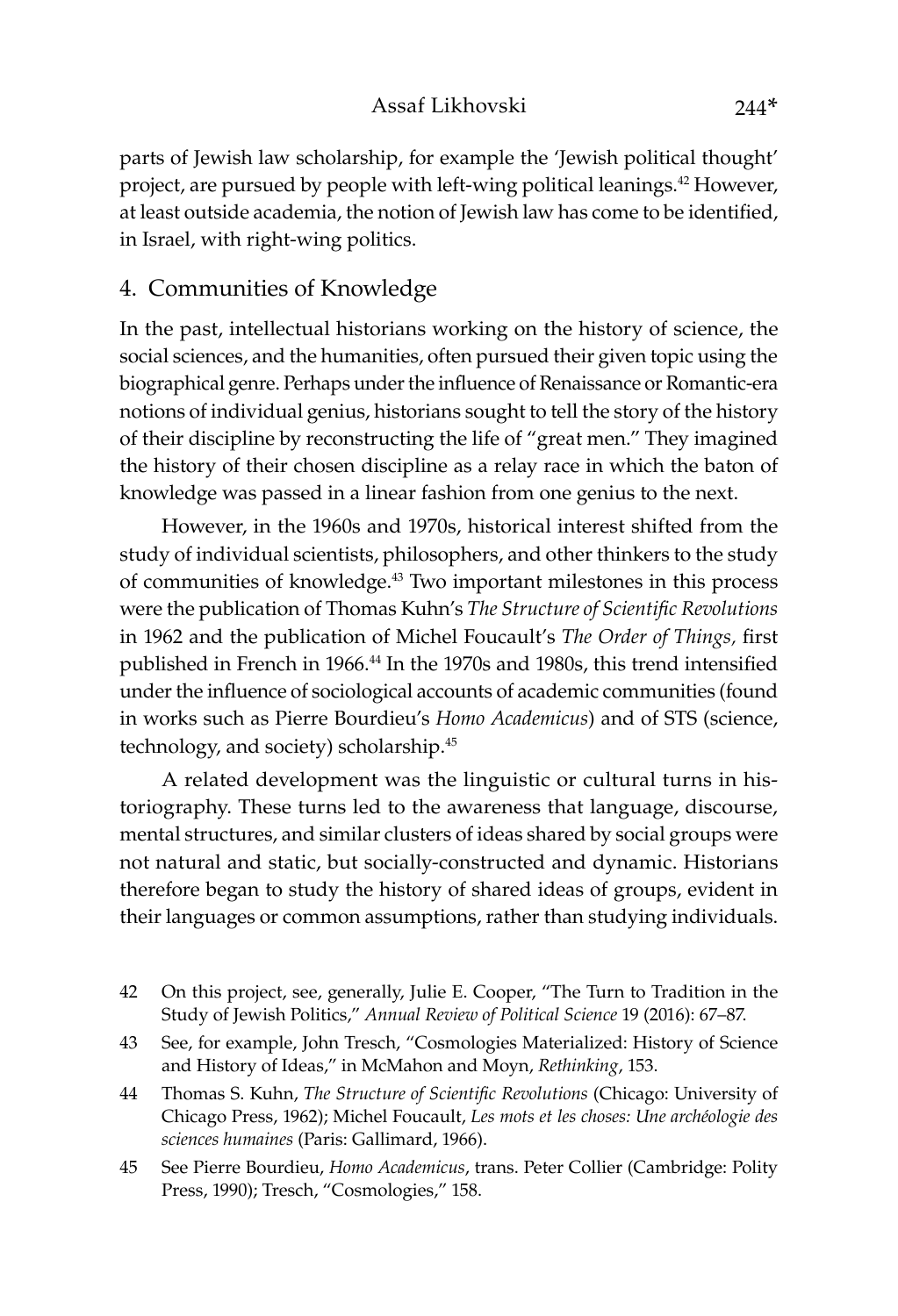Sometimes the focus was on the ideas of groups of elite thinkers (local but also transnational groups such as the early modern 'Republic of Letters'), as was the case with the contextualist histories of political thought produced by scholars belonging to the 'Cambridge School.' Sometimes, historians sought to recover ideas prevalent among ordinary people, as was the case with the French *histoire des mentalités* approach.<sup>46</sup>

Interest in the study of groups and their structures or styles of thought also appeared in works on legal history. Such an approach, influenced by Kuhn's work, was especially evident in the historical accounts of American law produced by Critical Legal Studies scholars in the 1970s and 1980s. These accounts primarily sought to reconstruct the shared assumptions and blind spots of nineteenth- and twentieth- century American liberal legal thought.<sup>47</sup>

Interest in communities of knowledge in the study of Jewish law is not novel. Jewish law scholarship was always interested in analyzing the thinking and styles of religious learning of groups of thinkers associated with a given halakhic school or movement (in addition to those of specific leading rabbis). Examples in the literature are numerous. One body of work, for example, deals with medieval Ashkenaz.<sup>48</sup> Other examples address the jurisprudential ideas of the nineteenth-century Lithuanian yeshivas; the movement for the revival of Jewish law in early-twentieth-century Europe and Palestine; or Religious-Zionist thinkers in mandatory Palestine and the State of Israel.<sup>49</sup>

- 46 See, generally, "AHR Forum: Historiographic 'Turns' in Critical Perspective," *American Historical Review* 117 (2012): 698–813.
- 47 William W. Fisher III, "Texts and Contexts: The Application to American Legal History of the Methodologies of Intellectual History," *Stanford Law Review* 49 (1997): 1065–110.
- 48 See, for example, Ephraim E. Urbach, *The Tosaphists: Their History, Writings and Methods* (Jerusalem: Mosad Bialik, 1968) (Hebrew); Avraham Grossman, *The Early Sages of Ashkenaz: Their Lives, Leadership and Works (900*–*1096)* (Jerusalem: Magnes, 1981) (Hebrew); Yedidya Alter Dinari, *The Rabbis of Germany and Austria at the Close of the Middle Ages: Their Conceptions and Halacha-Writing* (Jerusalem: Mosad Bialik, 1984) (Hebrew) (collective portraits of the rabbis of medieval Ashkenaz).
- 49 See Norman Solomon, *The Analytic Movement: Hayyim Soloveitchik and his Circle*  (Atlanta: Scholars Press, 1993); Shaul Stampfer, *Lithuanian Yeshivas of the Nineteenth Century: Creating a Tradition of Learning,* trans. Lindsey Taylor-Guthar (Oxford: Littman Library, 2012); Eliyahu Stern, *The Genius: Elijah of Vilna and the Making of Modern Judaism* (New Haven: Yale University Press, 2013), 115–42; Saiman, "Legal Theology" (Lithuania); Likhovski, *Law and Identity*, 127–53 (mandatory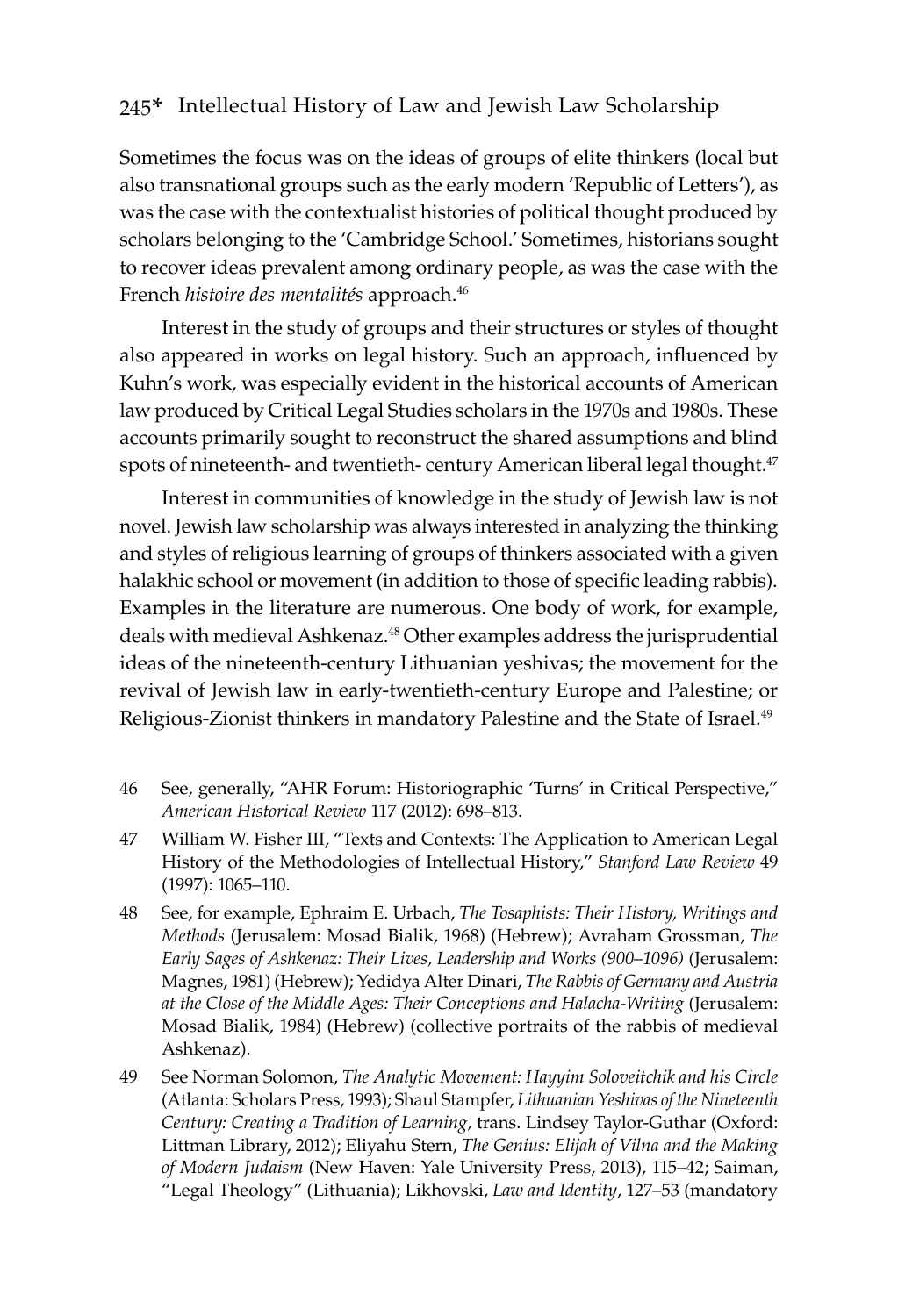It seems that today, however, there is more interest in the opposite approach: works that are biographical in nature. Scholars of Jewish law have always had an interest in writing biographies of halakhic figures, but in recent years there has been a spate of such biographies.<sup>50</sup> Sometimes the focus of such works is on the individual thinkers, but there are also dual biographies that compare the thought of two halakhic figures, and works that engage in contextual analysis placing the intellectual biography of the chosen subject within a wider community of more minor figures.<sup>51</sup>

Palestine); Alexander Kaye, "The Legal Philosophies of Religious Zionism, 1937–1976," (Ph.D. diss., Columbia University, 2013).

- 50 For early instances, see, for example, Amihai Radzyner, "A Forgotten Scholar: Ya'akov Shmuel Zuri and his Research in Jewish Law in the Light of Research in the Field," *Shnaton ha-Mishpat ha-'Ivri* 23 (2005): 281–84 (Hebrew) (discussing Zuri's early-twentieth-century talmudic biographies project); R. J. Zwi Werblowsky, *Josef Karo: Lawyer and Mystic* (Philadelphia: Jewish Publication Society of America, 1977). Some recent examples of biographies of early modern and modern-day halakhic scholars include Radzyner, "A Forgotten Scholar" (discussing the biography of Zuri himself); Benjamin Lau, *From 'Maran' To 'Maran': The Halachic Philosophy of Rav Ovadia Yossef* (Tel Aviv: Miskal–Yedioth Ahronoth, 2005) (Hebrew); Avinoam Rosenak, *Rabbi A. I. Kook* (Jerusalem: Merkaz Shazar, 2006) (Hebrew); Picard, *The Philosophy of Rabbi Ovadya Yosef*; Benjamin Brown, *The Hazon Ish: Halakhist, Believer and Leader of the Haredi Revolution* (Jerusalem: Magnes, 2011) (Hebrew); Aviad Yehiel Hollander, *The Halakhic Profile of Rabbi Shlomo Goren: Studies in the Adjudicatory Deliberations and Modes of Substantiation in his Halakhic Writings* (Ph.D. diss., Bar Ilan University, 2011) (Hebrew); Amir Mashiach, *Rabbi Shlomo Zalman Auerbach's Halakhic Philosophy in a Dynamic Era of Socio-Technological Transformation* (Ramat Gan: Bar Ilan University Press, 2013) (Hebrew); Stern, *The Genius*; Moshe Hershkoviz, *HaRav Herzog as a Jurist: Trends of Judicial Creativity in Monetary Laws According to the Halachic-Judicial Writing of HaRav Herzog* (Ph.D. diss., Bar Ilan University, 2014) (Hebrew); Wozner, *Legal Thinking in the Lithuanian Yeshivot*; Mor Altshuler, *Life of Rabbi Yoseph Karo* (Tel Aviv: Tel Aviv University Press, 2016) (Hebrew). On some of the methodological problems associated with writing such biographies, see Alyssa Gray, "Is Critical Rabbinic Biography Possible?" *Prooftexts* 23 (2003): 376–82.
- 51 See, e.g., Kahana, *From the Noda BeYehuda* (discussing two major eighteenth- and nineteenth-century halakhic figures, Rabbi Yechezkel Landau and Rabbi Moshe Sofer, comparing their thought and placing it within the large central European halakhic context by also discussing some more minor rabbinical figures of their time). See also *The Gdoilim: Leaders Who Shaped the Israeli Haredi Jewry,* ed. Benjamin Brown and Nissim Leon (Jerusalem: Magnes, 2017) (Hebrew) (a collection of brief biographies of ultra-orthodox rabbis).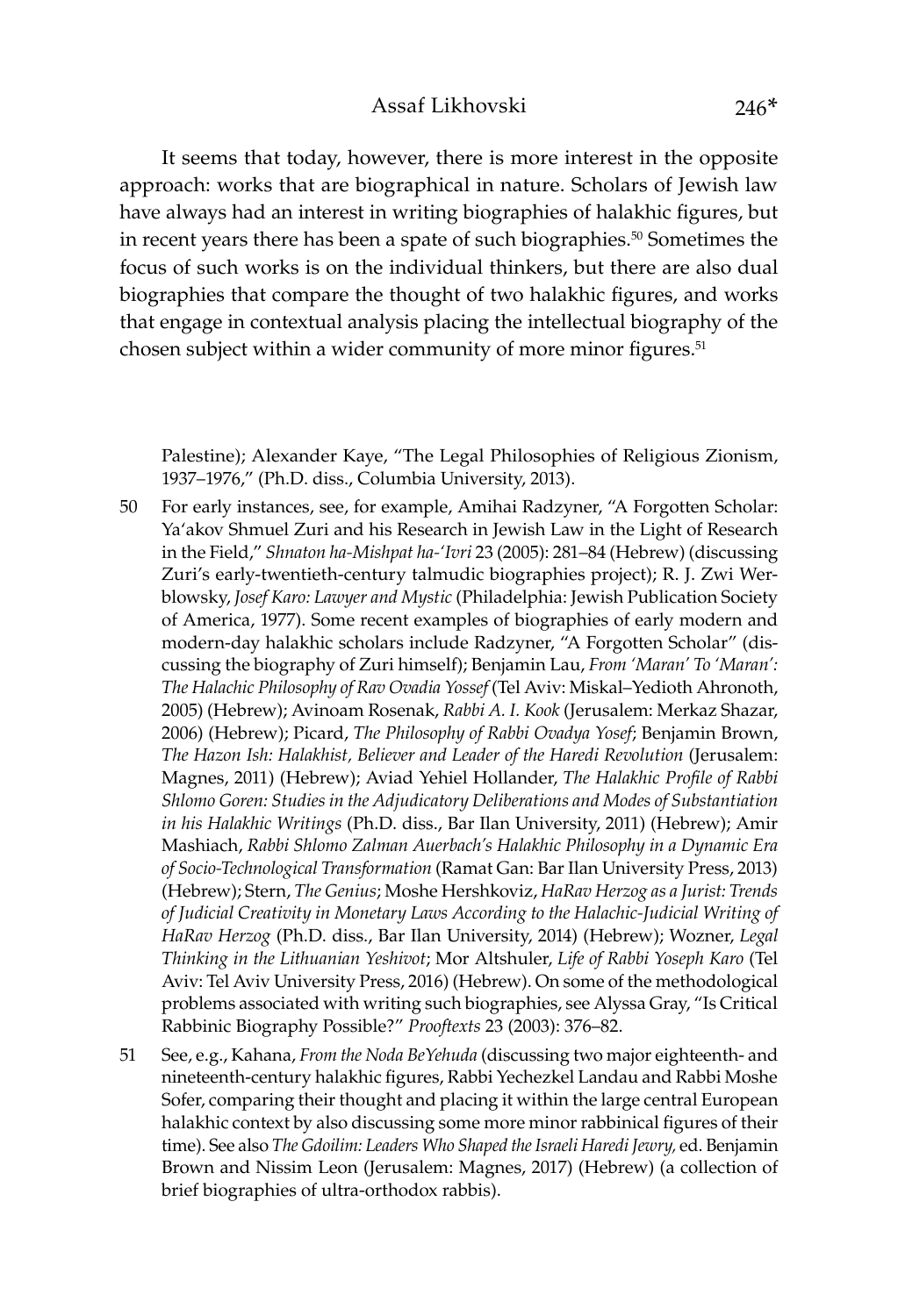## 5. The Production and Dissemination of Knowledge

Traditional intellectual historians studied relatively few canonical texts produced by relatively few elite thinkers. The paradigmatic example has, perhaps, been the history of philosophy of the type taught in introductory courses, based on the study of a number of leading texts ordered in a linear chronological series and imagined as being in dialogue with each other. Moving beyond this traditional paradigm, intellectual historians now study, in addition to canonical texts, the works of minor writers – works that have created the context out of which canonical texts emerged. They also use sociological and anthropological tools to discuss the social and cultural conditions and attitudes associated with the production of knowledge – topics such as scientific personae; the relationship between teachers and students; daily life in the sites and spaces where knowledge was produced (for example, monasteries or laboratories); the material tools, the institutions, and the intermediaries and networks used to produce, represent, and disseminate knowledge, such as letters, books, encyclopedias, atlases, libraries, scientific collections, archives, museums, and learned societies; and the audiences of knowledge. They even venture into territories such as architectural history to study topics such as the emergence of the scholar's study room as a defined space within the private house.<sup>52</sup>

In a similar way, intellectual historians of (modern) law study the history of legal scholarship and also the dissemination of legal knowledge through institutions providing that knowledge, such as universities (or the Inns of Court in England).53 Other channels for the dissemination of legal knowledge,

- 52 See Antoine Lilti, "Does Intellectual History Exist in France?" in MacMahon and Moyn, *Rethinking*, 56, 61–65; Tresch, "Cosmologies," 159; "Special Issue: Scientific Personae," *Science in Context* 16.1–2 (2003); Gadi Algazi, "At the Study: Notes on the Production of the Scholarly Self," in *Space and Self in Early Modern European Cultures*, ed. David Warren Sabean and Malina Stefanovska (Toronto: University of Toronto Press, 2012), 17–50 (an article which also includes a brief discussion of the "rooms of learning" of Jewish rabbis of early modern Europe); Samuel Moyn and Andrew Sartori, "Approaches to Global Intellectual History," in Moyn and Sartori, *Global Intellectual History,* 3, 9–16.
- 53 On the history of legal education in the United States, see, for example, Bruce A. Kimball, *The Inception of Modern Professional Education: C. C. Langdell, 1826–1906*  (Chapel Hill: UNC Press, 2009); Daniel R. Coquillette and Bruce A. Kimball, *On the Battlefield of Merit: Harvard Law School* (Cambridge, MA: Harvard University Press, 2015). Equivalent French examples can be found in the *Revue d'histoire des facultés de droit et de la culture juridique, du monde des juristes et du livre juridique.*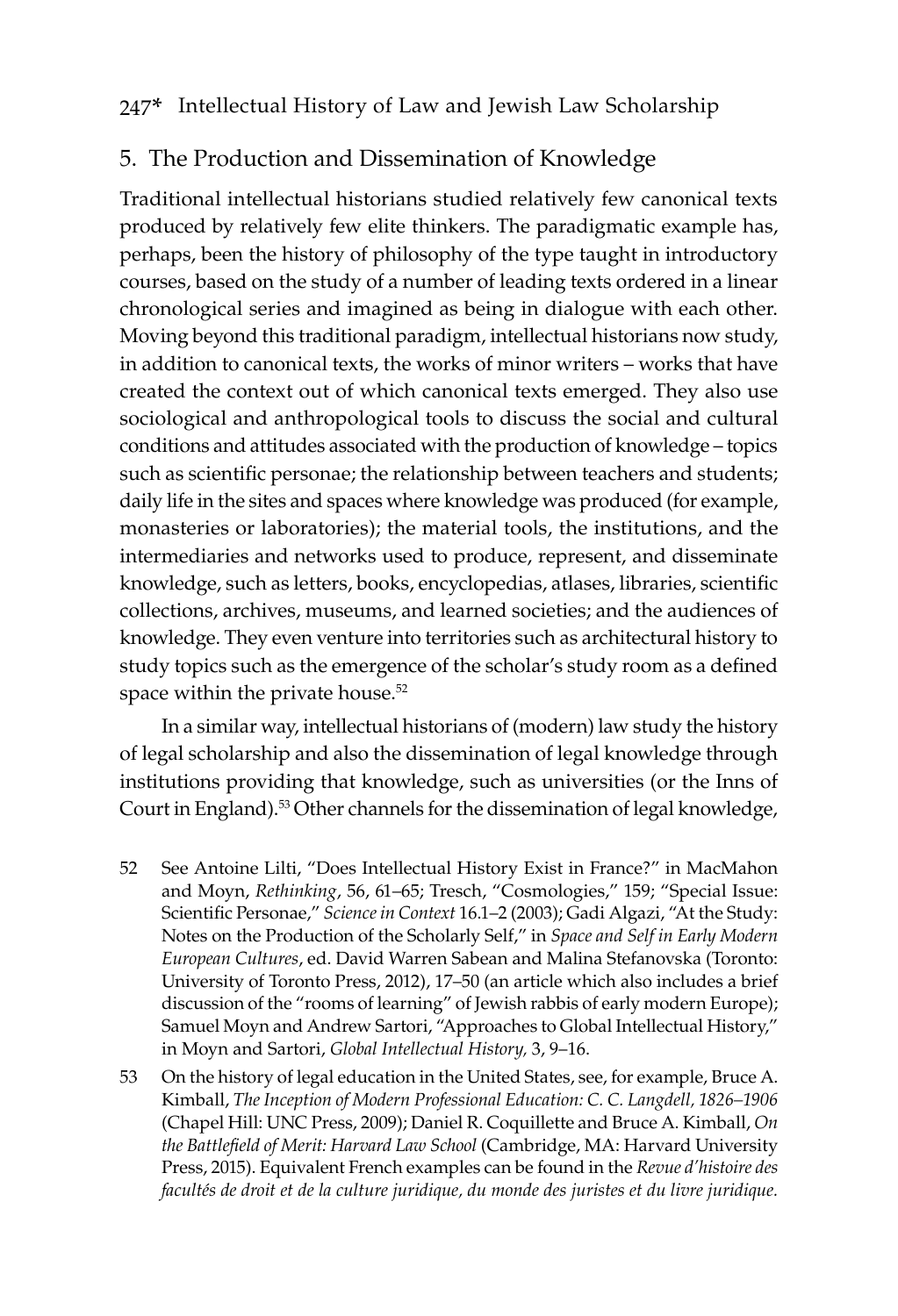such as law libraries or academic law societies, but also the actual material objects that disseminate legal knowledge such as professional and popular law books, legal periodicals or non-legal literature, are studied as well.<sup>54</sup>

The scholarship on Jewish law shows a similar interest in the history of Jewish legal education. Such interest is evident, for example, in works that examine styles of learning in the yeshivas of Babylonia, medieval Europe, or modern eastern Europe.55 Some scholars interested in Jewish law have also turned their attention to the study of Jewish scholarly culture, analyzing, for example, the conduct and everyday life of the sages of Babylonian Talmud, or those of modern yeshiva students.<sup>56</sup>

For the tables of contents of this journal online, see www.univ-droit.fr/rhfd/ sommaires. On the Inns of Court, see, for example, Wilfrid R. Prest, *The Inns of Court Under Elizabeth I and the Early Stuarts, 1590–1640* (London: Longman, 1972); D. Lemmings, *Gentlemen and Barrister: The Inns of Court and the English Bar, 1680–1730* (Oxford: Clarendon, 1990).

- 54 See, for example, Angela Fernandez and Markus D. Dubber eds., *Law Books in Action: Essays on the Anglo-American Legal Treatise* (Oxford: Hart Publishing, 2012); Laura Beck Varela, "The Diffusion of Law Books in Early Modern Europe: A Methodological Approach," in *Spatial and Temporal Dimensions for Legal History: Research Experiences and Itineraries*, ed. Massimo Meccarelli and Maria Julia Solla Sastre (Frankfurt Am Main: Max Planck Institute for European Legal History, 2016), 195, 202; *Juristische Zeitschriften in Europa*, ed. Michael Stolleis and Thomas Simon (Frankfurt am Main: V. Klostermann, 2006).
- 55 See, for example, Avraham Grossman, "The *Yeshivot* in Babylonia, Germany and France from the Ninth to the Eleventh Centuries," in *Education and History: Cultural and Political Context*, ed. Rivka Feldhay and Immanuel Etkes (Jerusalem: Merkaz Shazar, 1999), 79–99 (Hebrew); Solomon, *The Analytic Movement*; Stampfer, *Lithuanian Yeshivas*; Saiman, "Legal Theology"; Wozner, *Legal Thinking in the Lithuanian Yeshivot.*
- 56 On antiquity, see, for example, Jeffrey L. Rubenstein, *Talmudic Stories: Narrative Art, Composition, and Culture* (Baltimore: Johns Hopkins University Press, 1999); idem, *The Culture of the Babylonian Talmud* (Baltimore: Johns Hopkins University, 2003); idem, *Stories of the Babylonian Talmud* (Baltimore: Johns Hopkins University, 2010) (reconstructing daily life in the rabbinic academies of Babylonia and discussing issues such as their size, academic hierarchies and leadership, notions of scholarly elitism and relationship with lay Jews, the nature of the debates in these academies, or topics such as academic shame and violence); Lapin, *Rabbis as Romans* (asking somewhat similar questions about the rabbinic movement of Roman Palestine), 64–97; Ta-Shma, *Ritual, Custom and Reality*, 94–111 (on halakhic professionalization in medieval Ashkenaz); Ephraim Kanarfogel, *Jewish Education and Society in the High Middle Ages* (Detroit: Wayne State University Press, 1992), 42–85 (the nature of education and study in the Tosafist academies of medieval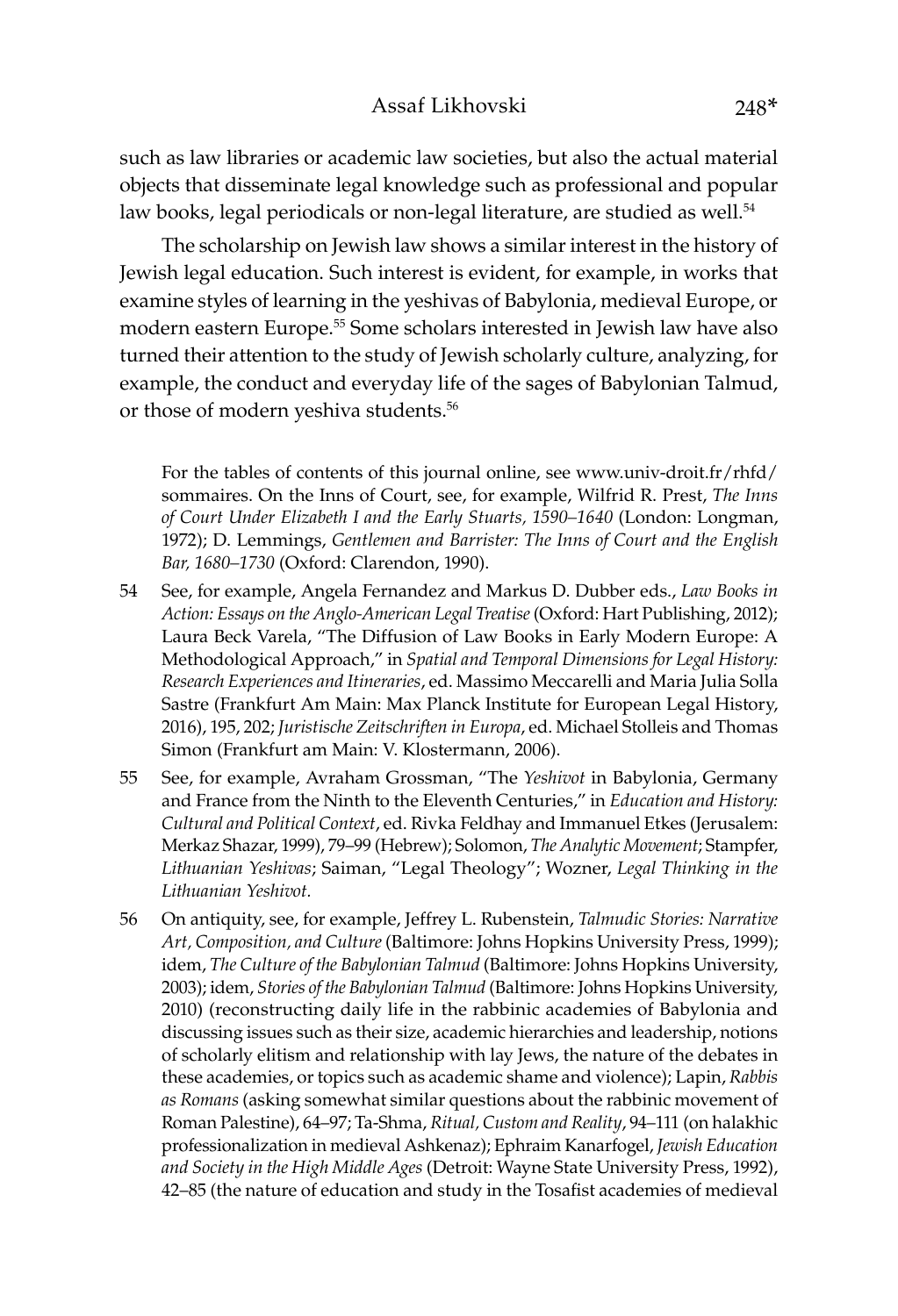Interest in the transmission and dissemination of the law, including linking the history of Jewish law with the history of oral culture, the history of letter writing, the history of the book and of censorship, and the study of networks of knowledge, is also widely prevalent.<sup>57</sup> We also find works discussing the libraries of individual halakhic scholars, the libraries of modern yeshivas, and the historical formation of canonical halakhic texts.<sup>58</sup> Moving to the history of Jewish law in the twentieth century, we find works analyzing the teaching, research methodologies, and institutional history of scholarly communities devoted to the academic study of Jewish law.59

Ashkenaz); Daniel Boyarin, *Unheroic Conduct: The Rise of Heterosexuality and the Invention of the Jewish Man* (Berkeley: University of California Press, 1997), 127–50 (on rabbinic homosociality); Stern, *The Genius*, 143–65 (discussing various cultural aspects of the Vilna Gaon's life including "gastronomy, ergonomics and circadian rhythm").

- 57 On the transmission of knowledge in Jewish history, see, generally, Yaakov Elman and Israel Gershoni, eds., *Transmitting Jewish Traditions: Orality, Textuality, and Cultural Diffusion* (New Haven: Yale University Press, 2000). On print culture, censorship, and Jewish texts (including legal ones), see, for example, Amnon Raz-Krakotzkin, *The Censor, the Editor, and the Text: The Catholic Church and the Shaping of the Jewish Canon in the Sixteenth Century*, trans. Jackie Feldman (Philadelphia: University of Pennsylvania Press, 2007); Kahana, *From the Noda BeYehuda*; Levi Cooper, "Mysteries of the Paratext: Why did Rabbi Shneur Zalman of Liady Never Publish his Code of Law?" *Diné Israel* 31 (2017): 43\*–84\*. On modern orthodox censorship, see Marc B. Shapiro, *Changing the Immutable: How Orthodox Judaism Rewrites Its History* (Oxford: Littman Library, 2015). On book history, see, for example, Neil Netanel, *From Maimonides to Microsoft: The Jewish Law of Copyright Since the Birth of Print* (Oxford: Oxford University Press, 2016). On networks, see, e.g., Joshua Teplitsky, "A Rabbinic Republic of Letters: Communicating Knowledge and Constituting Law in Early Modern Europe" (unpublished paper); Marglin, "Mediterranean Modernity."
- 58 See, for example, Avraham Grossman, *Rashi*, trans. Joel Linsider (Oxford: Littman Library, 2012), 68–70; Kahana, *From the Noda BeYehuda*, 71–80; Binyamin Brown, "Response: The Classical Library of Lithuanian Rabbinic Scholarship and its Significance," in *Education and Religion: Authority and Autonomy*, ed. Immanuel Etkes, Tamar Elor, Michael Heyd, and Baruch Schwarz (Jerusalem: Magnes, 2011), 309–21 (Hebrew). For a theoretical discussion of the Jewish canon, see Moshe Halbertal, *People of the Book: Canon, Meaning and Authority* (Cambridge, MA: Harvard University Press, 1997).
- 59 Likhovski, *Law and Identity*, 127–53, 161–66; Amihai Radzyner, "Between Scholar and Jurist: The Controversy over the Research of Jewish Law using Comparative Methods at the Early Time of the Field," *Journal of Law and Religion* 23 (2007): 189–248; Amihai Radzyner, "'Jewish Law' between 'National' and 'Religious':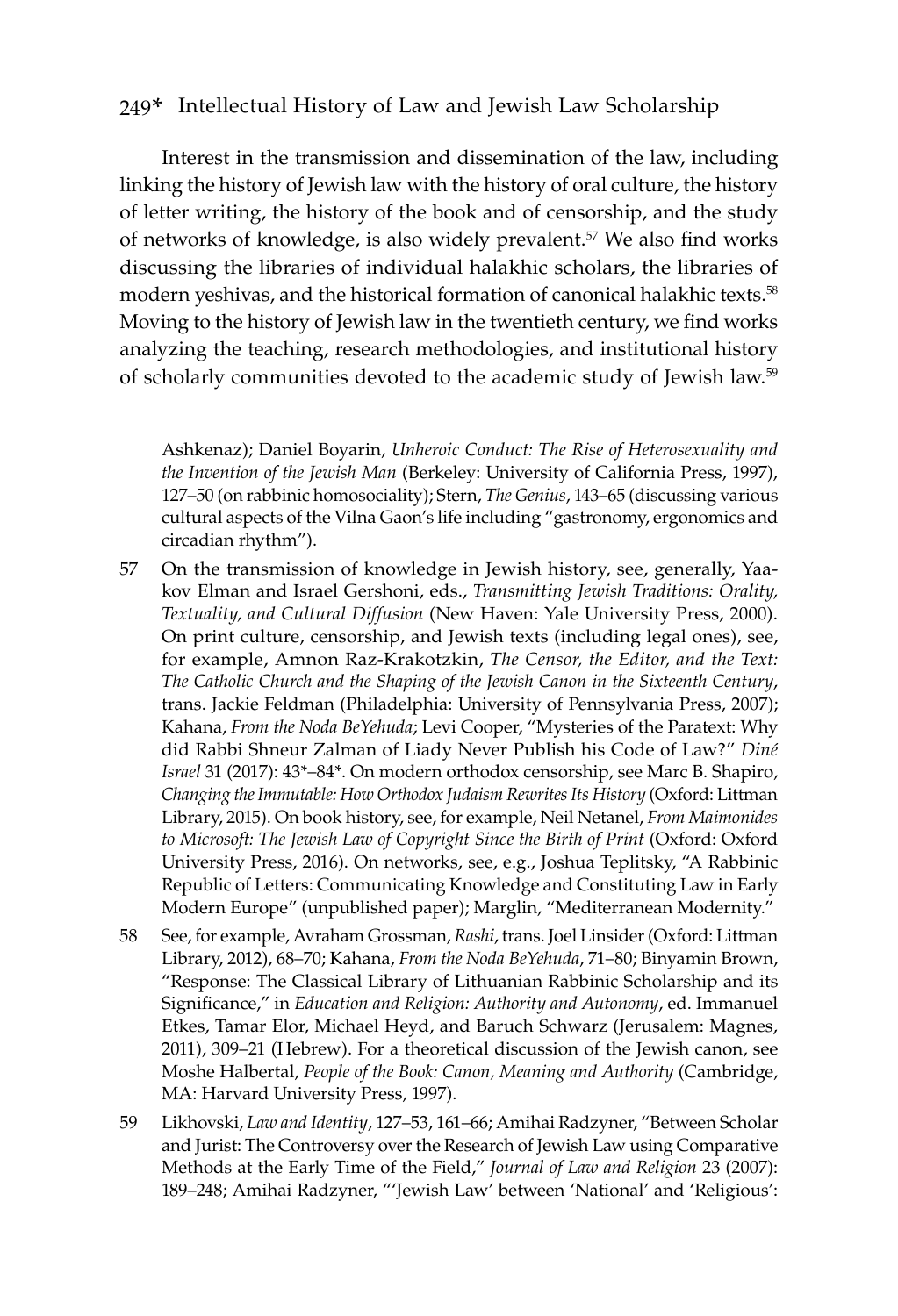A related topic is that of the gender aspects of halakhic study.<sup>60</sup> Possible sub-topics here include the impact of women on the creation of Jewish law in various eras as an audience of the law, as readers of popular legal texts, as litigants, as family members of rabbinic decisors, or, in some senses and some eras, even as the creators of norms.<sup>61</sup>

Not all possible topics in this category have been properly explored. Both in general legal history scholarship and in the scholarship dealing with the history of Jewish law, there seems to be a need for more studies combining social and intellectual history by examining the history of legal consciousness – that is, the history of how laypeople of all kinds (women, but also other types of non-elite Jewish actors, and also perhaps non-Jewish actors) knew, understood, and interpreted Jewish legal norms.<sup>62</sup>

The Dilemma of the Religious-National Movement," Mehkere Mishpat 26 (2010): 91–178 (Hebrew); Radzyner, "Jewish Law in London."

- 60 See Rubenstein, *Culture of the Babylonian Talmud*, 102–22 (a chapter devoted to the wives of the talmudic sages of Babylon as well as to the erotic nature of Torah study); Boyarin, *Unheroic Conduct*, 151–85 (on Torah study as a system for the domination of women).
- 61 Avraham Grossman, *Pious and Rebellious: Jewish Women in Medieval Europe,* trans. Jonathan Chipman (Waltham, MA: Brandeis University Press, 2004), 154–73; Elisheva Baumgarten, *Practicing Piety in Medieval Ashkenaz: Men, Women, and Everyday Religious Observance* (Philadelphia: University of Pennsylvania Press, 2014). See, generally, "On Law, Spirituality and Society in Judaism: An Exchange Between Jacob Katz and Chava Weissler," *Jewish Social Studies* 2.2 (1996): 87–115; Rosman, *How Jewish*, 168–81; Alieza Salzberg, "Feminist/Gender Interpretation of Rabbinic Literature," in *Reconstructing the Talmud: An Introduction to the Academic Study of Rabbinic Literature*, ed. Joshua Kulp and Jason Rogoff (New York: Mechon Hadar, 2014), 194–202 (a brief summary of recent attempts to discover female voices in talmudic texts). On the creation of halakhic norms in modernity in the non-orthodox movements see generally Avinoam Rosenak, ed., *Reform Judaism: Thought, Culture and Sociology* (Jerusalem: Van-Leer, 2014), 161–286 (Hebrew).
- 62 See, for example, Amihai Radzyner, "The Wars of the Jews: The Shaping of the Criminal Law against Bigamy among Jews in Mandate Palestine," in *One Law for Man and Woman: Women, Rights and Law in Mandatory Palestine*, ed. Eyal Katvan, Margalit Shilo, and Ruth Halperin-Kaddari (Ramat Gan: Bar-Ilan University Press, 2010), 151–98 (Hebrew); Rena N. Lauer, "Jewish Law and Litigation in the Secular Courts of the Late Medieval Mediterranean," *Critical Analysis of Law* 3.1 (2016): 114–32.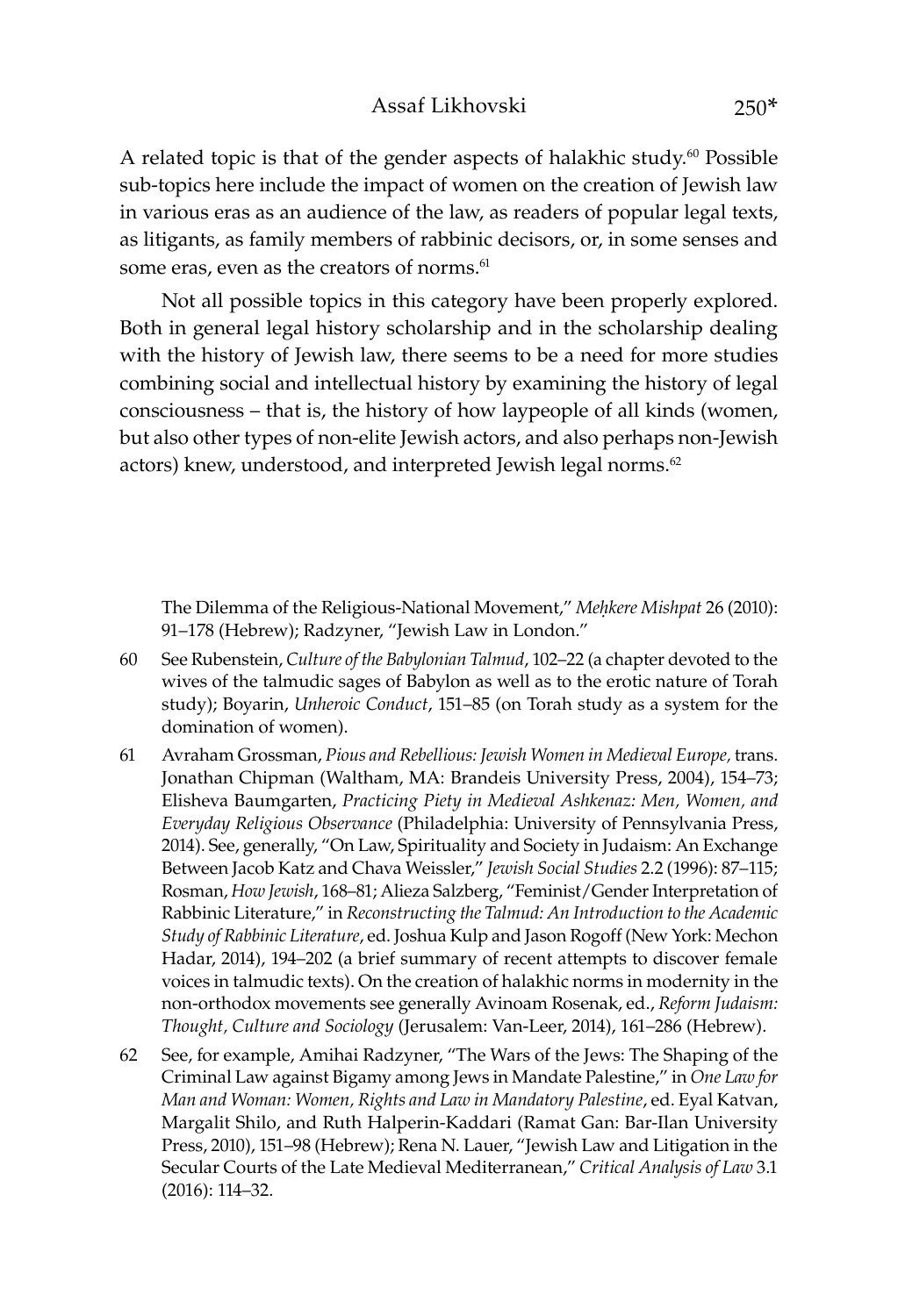## 6. Boundaries

The anthropology and sociology of the professions, and STS scholarship, have drawn our attention to the importance of the study of the history of 'boundary work' – that is, the effort of academic disciplines to mark and police disciplinary divisions, and to maintain the social prestige of those belonging to a given discipline. An example of such boundary work is found in the history of endeavors to distinguish science from magic, from technology, from religion, and from other types of knowledge classified as inferior.63 In the study of legal history, too, interest in exploring the history of boundary-marking between law and related disciplines has emerged recently. One manifestation of such interest can be seen in works that analyze the history of the process by which modern law began to assume tasks that had been carried out in previous eras by other professions, such as the clergy.<sup>64</sup>

In the scholarship on Jewish law, one can also detect an interest in exploring various types of boundaries related to Jewish law. Some works are concerned with reconstructing the way Jewish law scholars understood the boundaries of the halakhah across the ages, and policed these boundaries against other bodies of Jewish knowledge such as kabbalah and hasidism.<sup>65</sup> Interest in an opposite process, namely how bodies of knowledge such as kabbalah interacted and were absorbed into the halakhah, is also evident.<sup>66</sup>

- 63 Tresch, "Cosmologies," 163–66.
- 64 See, e.g., Shai J. Lavi, *The Modern Art of Dying: A History of Euthanasia in the United States* (Princeton: Princeton University Press, 2007); Orna Alyagon-Darr, *Marks of an Absolute Witch: Evidentiary Dilemmas in Early Modern England* (Farnham: Ashgate, 2011).
- 65 Leora Batnitzky, *How Judaism Became a Religion: An Introduction to Modern Jewish Thought* (Princeton: Princeton University Press, 2011) (discussing the gradual separation of Jewish belief, practice, and law in modernity); Kahana, *From the Noda BeYehuda* (discussing the 'purification' of the halakhah from non-halakhic bodies of knowledge in the thought of two eighteenth- and early-nineteenth-century central European halakhic figures); Shai Wozner, "The Reform Halakhah: Reflections on '*Sane Halakhah*' of Rabbi Moshe Zemer," in Rosenak, *Reform Judaism*, 261–62 (Hebrew) (discussing the jurisprudential aspects of determining the boundaries of the halakhah); Christine Hayes, "Introduction: Can We Even Speak of 'Judaism *and* Law'?" in *The Cambridge Companion to Judaism and Law*, ed. Christine Hayes (New York: Cambridge University Press, 2017), 1–16 (a theoretical discussion of the role of law in Judaism).
- 66 See, generally, Kanarfogel, *Intellectual History*. On halakhah and kabbalah, see, for example, some of the articles in Jacob Katz, *Halakha and Kabbalah: Studies*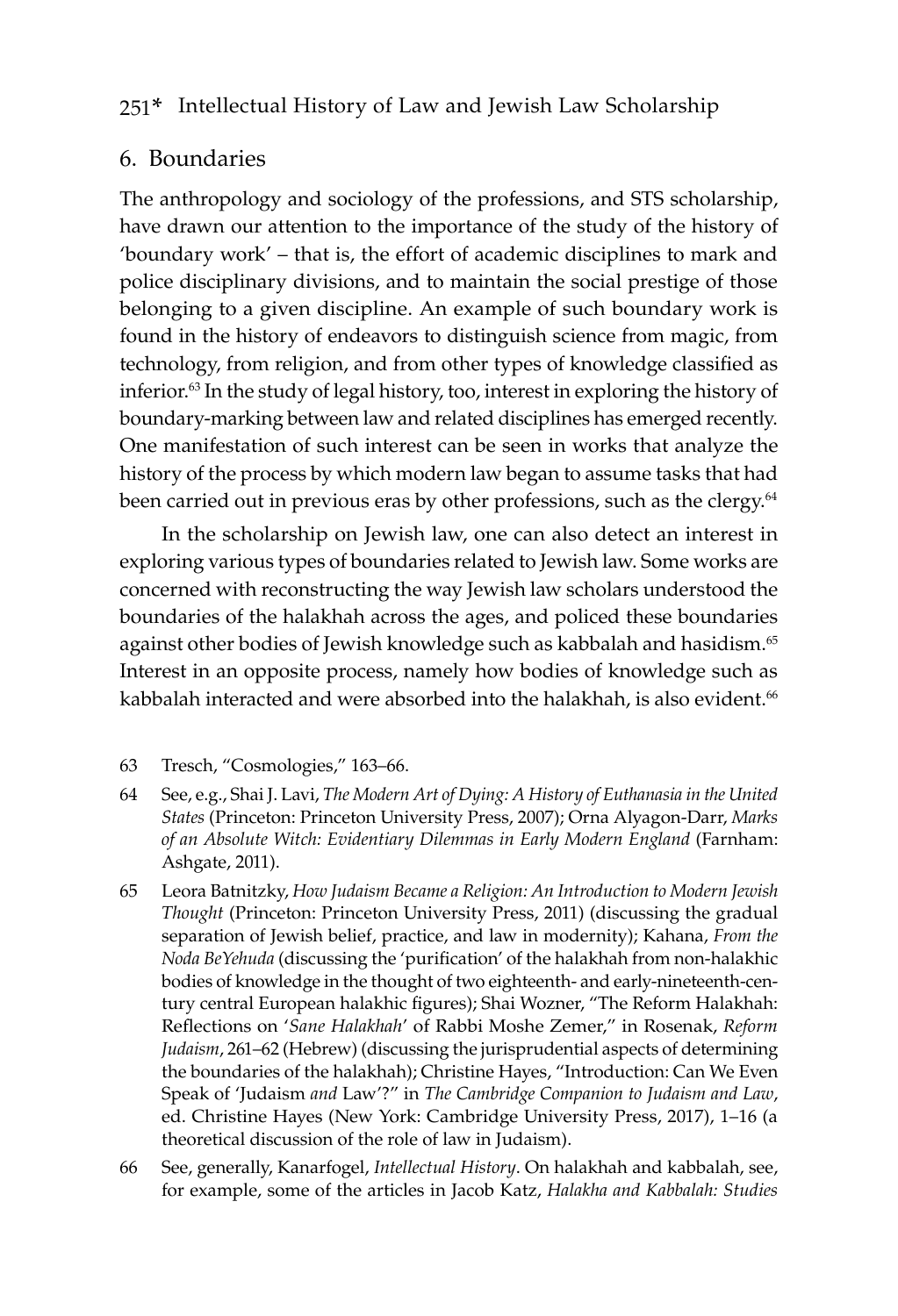Other works discuss the interaction of the halakhah with non-Jewish bodies of knowledge such as medicine and science.<sup>67</sup>

Another type of boundary explored in the literature is that between legal history and legal theory.<sup>68</sup> Such explorations are also evident in works on Jewish law. This legal system can be studied to gain jurisprudential insights relevant to other legal systems, both ancient and modern.<sup>69</sup> Another, opposite

*in the History of Jewish Religion its Various Faces and Social Relevance* (Jerusalem: Magnes, 1984) (Hebrew); Moshe Hallamish, *Kabbalah: In Liturgy, Halakhah and Customs* (Ramat Gan: Bar Ilan University Press, 2000), 117–45 (Hebrew); Hagai Pely, "Halakhah, Pietism, Kabbalah and Revelation in Sixteenth Century Safed: A Study in R. Yosef Karo's Works," Mehkerey Yerushalayim be-Mahshevet Yisrael 24 (2014/5), 201–34 (Hebrew). On Hasidism see, e.g., Izhak Englard, "Mysticism and Law: Reflections on *Liqute Halakhot* from the School of Rabbi Nahman of Bratslav," *Shenaton ha-Mishpat ha-'Ivri* 6–7 (1979/80): 29–43; Ariel Evan Mayse, "The Ever-Changing Path: Visions of Legal Diversity in Hasidic Literature," *Conversations* 23 (2015): 84–115; Maoz Kahana and Ariel Evan Mayse, "Hasidic Halakhah: Reappraising the Interface of Spirit and Law," *AJS Review* 41 (2017): 375–408; Levi Cooper, "Jewish Law," in *Hasidism: Sources and Interpretations*, ed. Marcin Wodzinski (Kraków & Budapest: Austeria Publishing House, forthcoming). On magic and the halakhah, see, for example, Suzanne Last Stone, "Rabbinic Legal Magic: A New Look at Honi's Circle as the Construction of Law's Space," *Yale Journal of Law & the Humanities* 17 (2005): 97–123; Avigail Manekin Bamberger, "Jewish Legal Formulae in the Aramaic Incantation Bowls," *Aramaic Studies* 13 (2015): 69–81.

- 67 See, for example, Ayelet Hoffmann Libson, "'The Heart Knows Its Own Bitterness': Authority, Self, and the Origins of Patient Autonomy in Early Jewish Law," *American Journal of Legal History* 56 (2016): 303–25; Westreich, "Medicine and Jewish Law."
- 68 See, generally, Maksymilian Del Mar and Michael Lobban, "Introduction," in *Legal Theory and Legal History,* ed. Maksymilian Del Mar and Michael Lobban (Farnham: Ashgate, 2014), xi–xxxv; "Symposium: Jurisprudence and (Its) History," *Virginia Law Review* (2015): 849–1202.
- 69 See, for example, Hanina Ben-Menahem, "The Judge-Agent Analogy in the Talmud," in *Authority, Process and Method: Studies in Jewish Law*, ed. Hanina Ben-Menahem and Neil S. Hecht (Chur: Harwood Academic Publishers, 1998), 33–58; Robert M. Cover, "The Supreme Court, 1982 Term – Foreword: Nomos and Narrative," *Harvard Law Review* 97 (1983): 4–68; "[Symposium]: The Philosophy of Jewish Law I," *Jewish Law Annual* 6 (1987): 1–175; "[Symposium]: The Philosophy of Jewish Law II," *Jewish Law Annual* 7 (1988): 1–251; Suzanne Last Stone, "In Pursuit of the Counter-Text: The Turn to the Jewish Legal Model in Contemporary American Legal Theory," *Harvard Law Review* 106 (1993): 813–94; Steven Wilf, *The Law Before the Law* (Lanham, MD: Lexington, 2008); Samuel J.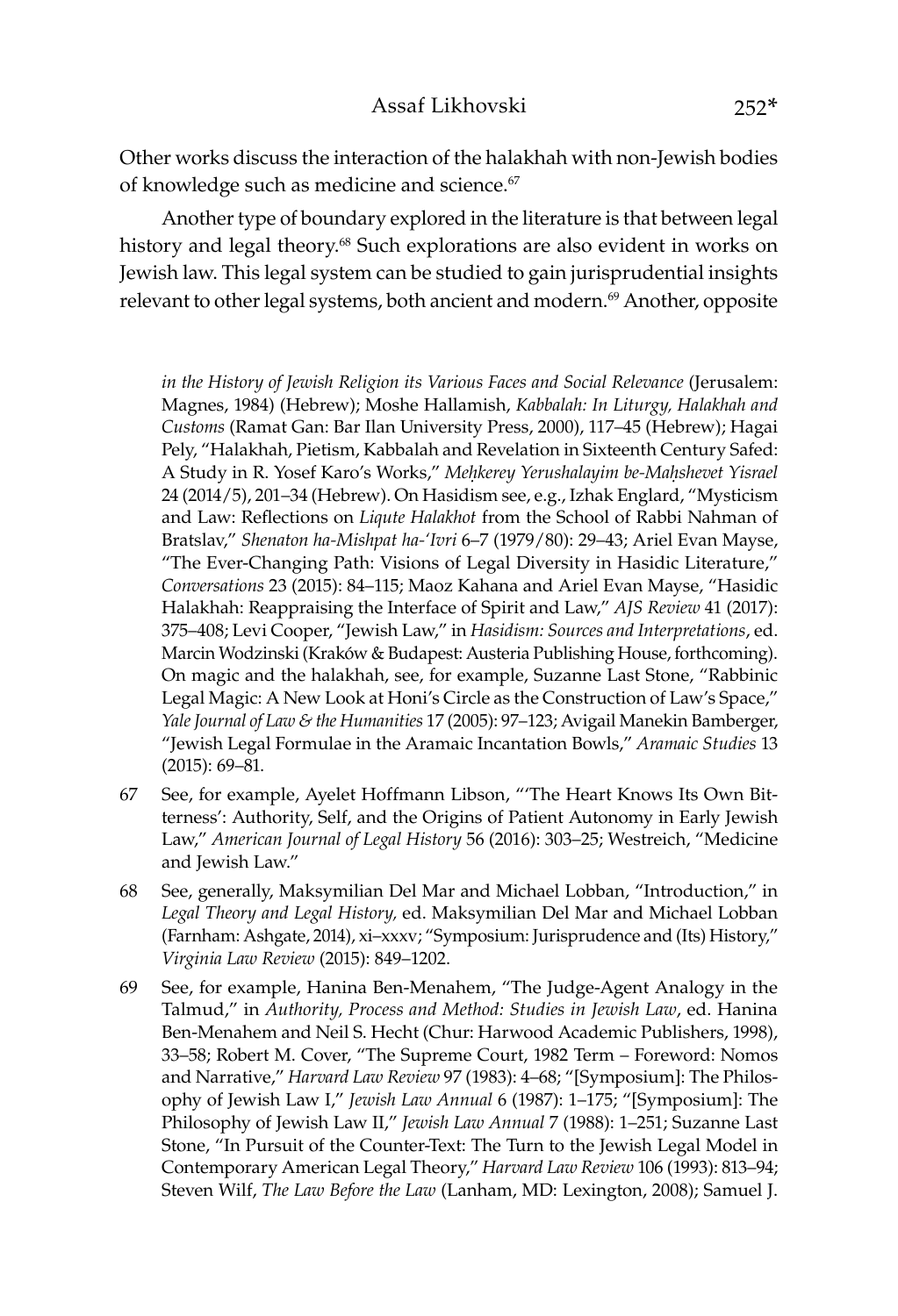way to explore Jewish law is to use legal theories to better understand Jewish law norms and legal processes.<sup>70</sup> While much of the work on the relationship between Jewish law and legal theory is pursued by legal scholars who are interested in Jewish law for jurisprudential rather than historical reasons, interest in exploring the nexus between legal theory, legal history, and Jewish law has also recently appeared. $71$ 

## 7. New Fields of Law and New Sources

In the history of science, the general trend has been to move beyond a history focused on 'science' as a whole, or on paradigmatic scientific fields (such as physics or chemistry), to more marginal fields (the social sciences, psychoanalysis, or the Foucauldian "human sciences"). In recent decades, legal historians, too, have begun to move beyond 'core' fields of law such as constitutional, contract, tort, or criminal law to areas such as international law or tax law. Some of the recent work undertaken by legal historians on these new fields deals with their doctrinal, economic, and social history, while some of it explores their intellectual history.<sup>72</sup>

Levine, "Emerging Applications of Jewish Law in American Legal Scholarship: An Introduction," *Journal of Law and Religion* 23 (2007–2008): 43–50; "[Symposium]: Nominalism and Realism in Halakha Revisited: Studies in the Philosophy of Halakha," *Diné Israel* 30 (2015); Ari Z. Bryen, "When Law Goes off the Rails: or, Aggadah Among the *iurisprudentes*," *Critical Analysis of Law* 3.1 (2016): 9–29.

- 70 See, for example, Bernard S. Jackson, "*Mishpat Ivri*, *Halakhah* and Legal Philosophy: *Agunah* and the Theory of Legal Sources," *JSIJ* 1 (2002): 69–107 (asking whether modern positivist concepts of "law" are relevant to the study of Jewish law); Wozner, *Legal Thinking in the Lithuanian Yeshivot* (analyzing the thinking of Rabbi Shkop, one of the leaders of the Lithuanian yeshiva world, in relation to general jurisprudential notions such as legal formalism); Adiel Schremer, "Toward Critical Halakhic Studies," Tikvah Center Working Paper, 04/10, at: https://www.academia.edu/2094149/Toward\_Critical\_Halakhic\_Studies (a realist reading of the halakhah showing the impact of policy considerations in medieval halakhic decisions).
- 71 Such an interest animated the conference in which this paper was first presented: "The Study of Law and History: Bridging Methodological and Disciplinary Divides," organized by Suzanne Last Stone and Ari Mermelstein and held at Cardozo Law School in September 2016.
- 72 On the intellectual history of international law, see, for example, Martti Koskenniemi, *The Gentle Civilizer of Nations: The Rise and Fall of International Law 1870–1960* (Cambridge: Cambridge University Press, 2002). On the intellectual history of tax law, see, for example, Ajay K. Mehrotra, *Making the Modern American Fiscal State:*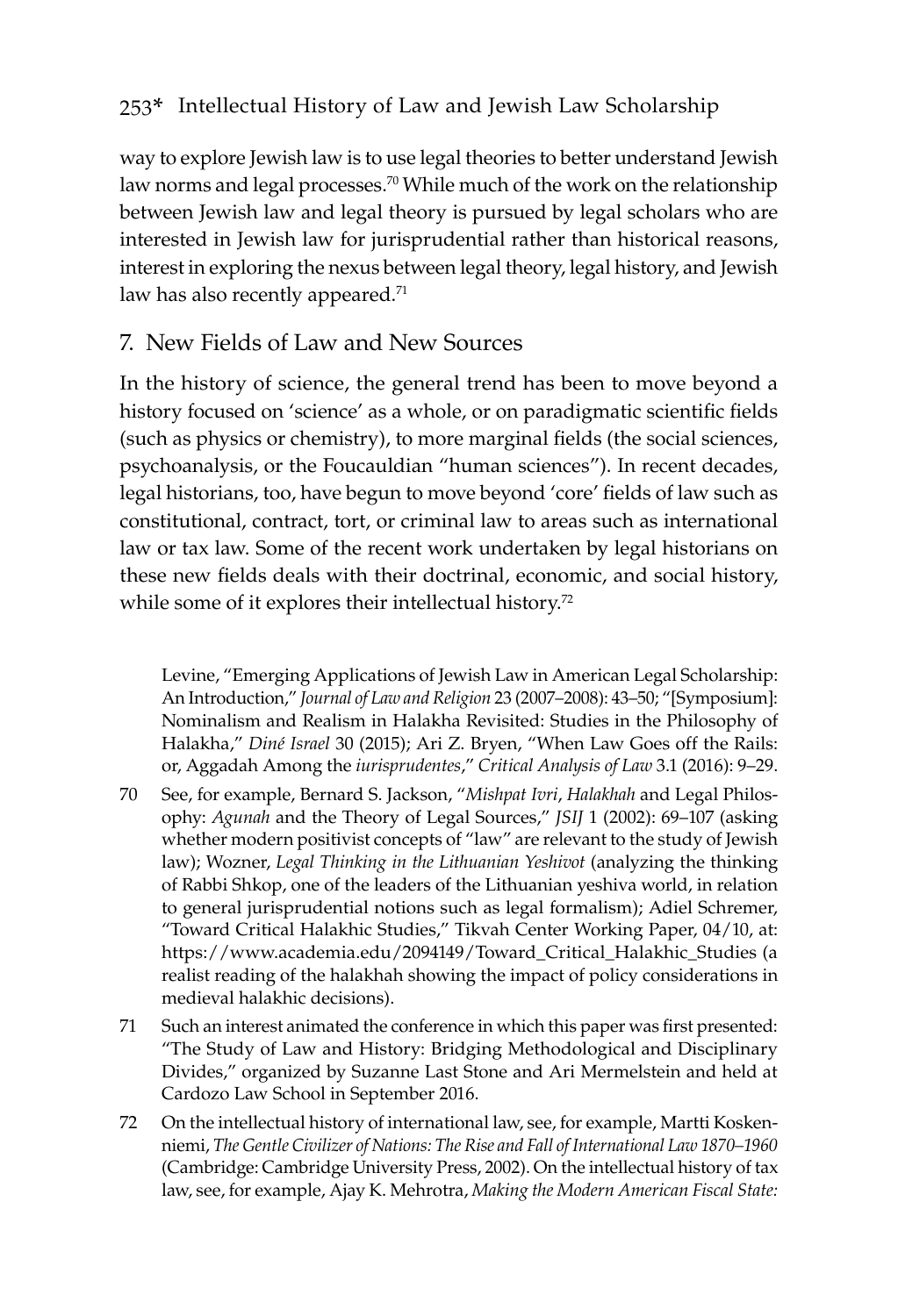Jewish law scholarship has long been interested in expanding its reach beyond the traditional legal fields of private law. As far back as the early and middle decades of the twentieth century, one can find scholarly interest in areas of law not usually associated with Jewish law: public law generally, and specific sub-fields of public law such as criminal or tax law.<sup>73</sup> This interest in the study of non-traditional areas of Jewish law was sometimes informed by a desire to show the contemporary relevance of Jewish law to the Israeli legal system. Today there is far more work on Jewish public law, found both in discussions of the 'Jewish political tradition,' as well as in works on democracy, human rights, and social justice in Jewish law.74 This attempt to expand research beyond Jewish private law is also evident in recent works on public international law or copyright law. Such works discuss the history of Jewish legal norms, but they also deal with the intellectual history of these sub-fields of law.<sup>75</sup>

A related topic is the pursuit of new sources. Historians, of course, are always looking for new sources that can be used to reconstruct the past. Sometimes these are newly discovered sources, and sometimes they are existing sources that are suddenly put to new use by asking new questions about them.76 Legal historians, too, are always on the lookout for fresh

Law, Politics, and the Rise of Progressive Taxation, 1877–1929 (New York: Cambridge University Press, 2013). See also Assaf Likhovski, *Tax, Law, and Social Norms in Mandatory Palestine and Israel* (New York: Cambridge University Press, 2017).

- 73 See, for example, Simcha Assaf, *Post-Talmudic Criminal Law* (Jerusalem: Sifriyah Mishpatit, 1922) (Hebrew) and more recently Aaron Kirschenbaum, *Jewish Penology: The Theory and Development of Criminal Punishment among the Jews Throughout the Ages* (Jerusalem: Magnes, 2013) (Hebrew) (criminal law); Jacob Bazak, *Taxation in Jewish Law* (Jerusalem: Muze'on le-Misim, 1964) (Hebrew) (tax law).
- 74 On the 'Jewish political thought' project, see Cooper, "'The Turn to Tradition'." On democracy, human rights and social justice see, for example, Aviezer Ravitzky and Benny Porat, eds., *Reflections on Jewish Democracy* (Jerusalem: IDI, 2010) (Hebrew); Hanoch Dagan and Benny Porath, eds., *Pursuing Justice: Society and Economy in Jewish Sources* (Jerusalem: IDI, 2016) (Hebrew).
- 75 See, for example, Arye Edrei, "Law, Interpretation, and Ideology: The Renewal of the Jewish Laws of War in the State of Israel," *Cardozo Law Review* 28 (2006): 187–227; Amos Israel-Vleeschhouwer, "The Attitudes of Jewish Law Towards International Law: Analyzing the Jewish Legal Materials and Processes" (Ph.D. diss., Tel Aviv University, 2012) (Hebrew); Netanel, *From Maimonides to Microsoft*.
- 76 For example, in their important 2007 book *Objectivity,* historians of science Lorraine Daston and Peter Galison used images found in scientific atlases as a source to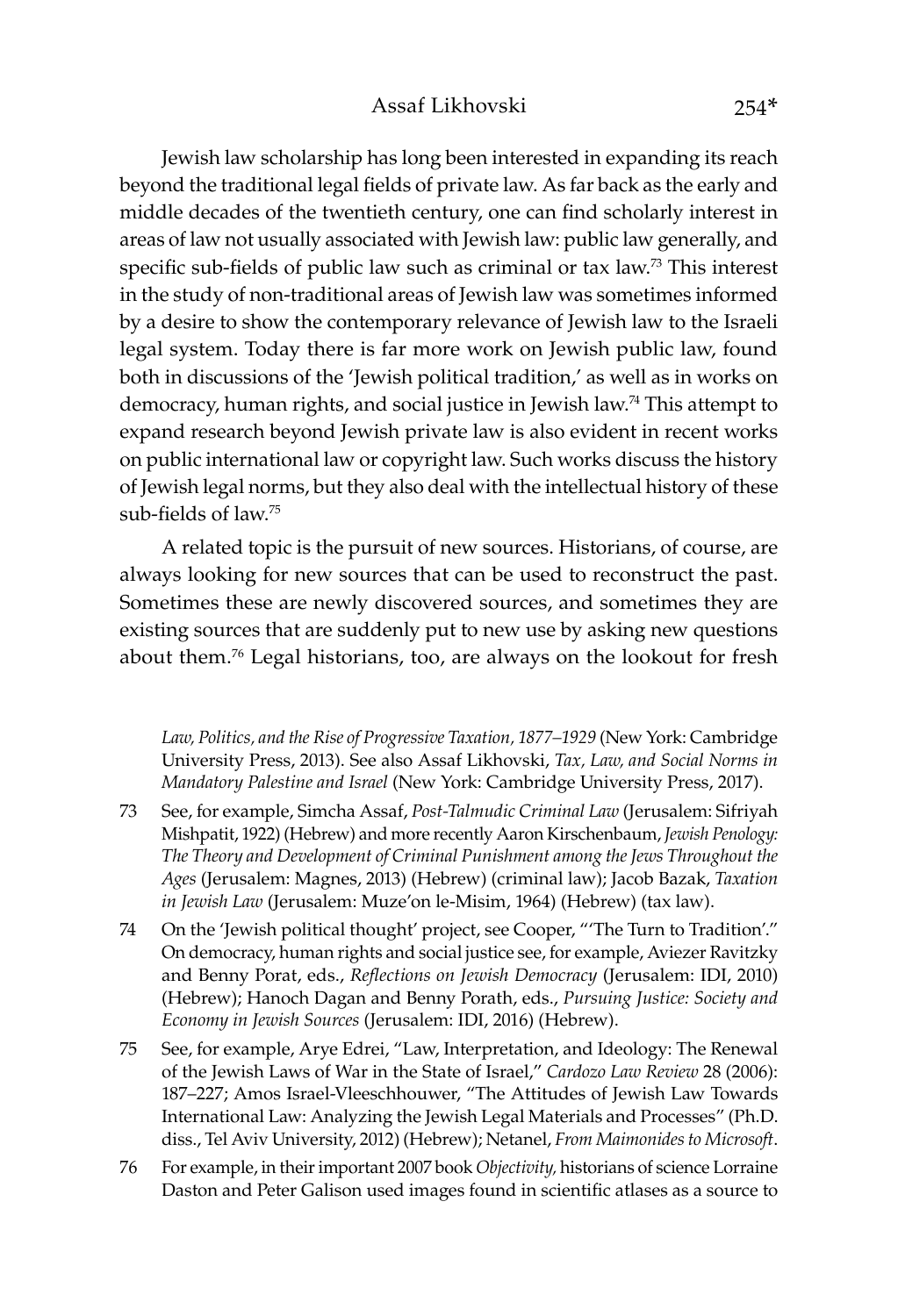sources. For example, a recent issue of the law review *Critical Analysis of Law* was devoted to "Arts and the Aesthetic in Legal History." Articles published in this issue discussed topics such as the use of nineteenth-century English novels as a source for the study of the history of imprisonment for debt, or the use of nineteenth-century impressionist paintings as a way to explore changing attitudes to pollution and environmental regulation. $77$ 

What about the use of new sources for the study of Jewish law, generally, and legal thought, specifically? Historians of Jewish law are no different from other legal historians, and the quest to use new sources has always been a major aspect of scholarly innovation in Jewish studies, in general, and also the study of Jewish law. Examples include the Dead Sea Scrolls, the materials of the Cairo Geniza, and, more recently, the so-called European Geniza.78 One recent development highly relevant for the study of Jewish law has been the growing interest in the use of the rabbinic court records of Jewish communities, the *pinkasim*, for the study of Jewish law.79 Thanks to their more practical nature, these records are highly important for the doctrinal and social history of Jewish law. However, these characteristics make them less relevant for the intellectual history of this legal system.

The use of literary sources to study Jewish law is also not novel. Scholars have long been aware of the relevance of Jewish literature of various sorts to the study of the history of Jewish law – as evident, for example, in the debate

trace changes in our understanding of the concept of scientific objectivity. See Lorraine J. Daston and Peter Galison, *Objectivity* (Cambridge, MA: MIT Press, 2007).

- 77 See Roy Kreitner, Anat Rosenberg, and Christopher Tomlins, "Arts and the Aesthetic in Legal History," *Critical Analysis of Law* 2 (2015): 314–21; Anat Rosenberg, "The Realism of the Balance Sheet: Value Assessments Between the Debtors Act and The Picture of Dorian Gray," *Critical Analysis of Law* 2 (2015): 363–82; David B. Schorr, "Art and the History of Environmental Law," *Critical Analysis of Law* 2 (2015): 322–49. Another recent example of the creative use of non-conventional sources is Peter Goodrich, *Legal Emblems and the Art of Law: Obiter Depicta as the Vision of Governance* (New York: Cambridge University Press, 2014).
- 78 See the "Books within Books: Hebrew Fragments in European Libraries" project, available online at: www.hebrewmanuscript.com.
- 79 See Berkovitz, *Protocols*; Edward Fram, *A Window on Their World: The Court Diary of Rabbi Hayyim Gundersheim, Frankfurt am Main, 1773–1794* (Cincinnati: Hebrew Union College Press, 2012).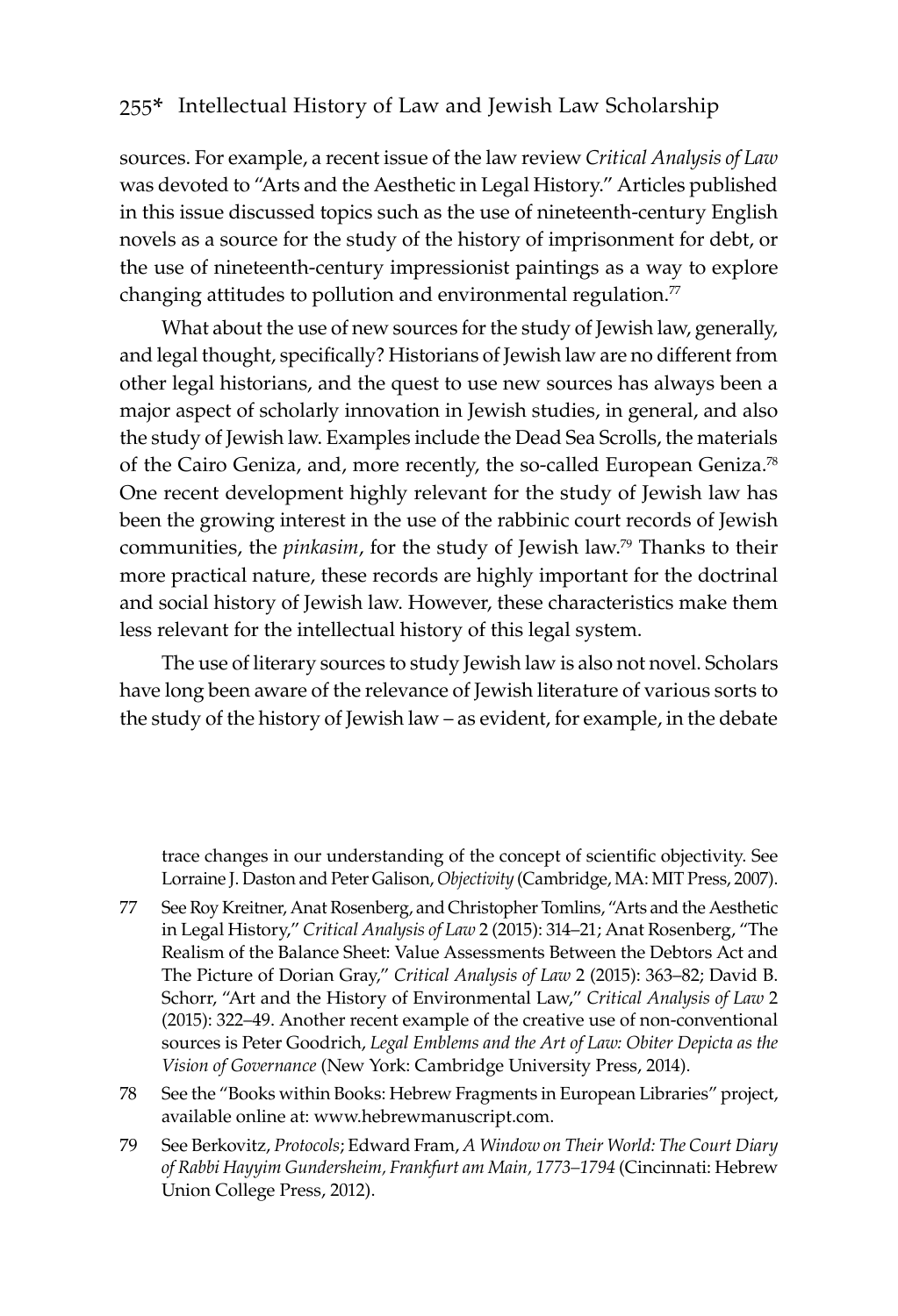on Halakhah and Aggadah as twin sources for understanding Jewish law.<sup>80</sup> They have also discussed halakhic sources using law and literature tools.<sup>81</sup>

## 8. The Digital Revolution

In the last few decades, the digital revolution has changed the nature of historical research. The projects devoted to the mass-scanning of books and archival sources, the growing interest in the use of big data to study the past, and the appearance of tools to mine these data, such as Google Ngrams (tools that allow one to quickly perform searches that would have taken months of intensive work in the past), are all examples of the transformation that is gradually occurring in the way historians work.

At first glance it may appear that the use of digital tools to mine big data is more relevant to topics such as climate history, economic history, the history of demographical changes, or similar topics based on the use of quantitative data. However, since legal records are one of the earliest types of record to have been digitized, it seems that this aspect is also relevant to legal historians – both historians interested in the social history of law (for example, the history of crime) and also intellectual historians who can use digital databases to follow changes in legal and political discourse.<sup>82</sup> Indeed, in *The History Manifesto*, Guldi and Armitage remark that the use of big data is especially appropriate "in law and other forms of institutional history."83 It is not surprising therefore that a recent issue of the *Law and History Review* 

- 80 A classic discussion is Haim Nahman Bialik, "Halakhah and Aggadah," in *Bialik: Collected Works* (18th ed., Tel Aviv: Dvir, 1956), 207–13 (Hebrew) Recent works that discuss (and deconstruct) this binary distinction include Rubenstein, *Talmudic Stories*; Stone, "Rabbinic Legal Magic"; "[Symposium]: Halakhah and Aggadah," *Diné Israel* 24 (2007): 1\*–225\*; Barry Scott Wimpfheimer, *Narrating the Law: A Poetics of Talmudic Legal Stories* (Philadelphia: University of Pennsylvania Press, 2011); Yair Lorberbaum, *In God's Image: Myth, Theology, and Law in Classical Judaism* (New York: Cambridge University Press, 2015), 61–88.
- 81 For a recent discussion, see, for example, Alyssa M. Gray, "Poverty and Community in R. Joseph Karo's *Shulhan Arukh:* 'Law and Literature' and Halakhic History," *Diné Israel* 29 (2013): 57\*–89\*.
- 82 See, for example, Assaf Likhovski, "'Tyranny' in Nineteenth-Century American Legal Discourse: A Rhetorical Analysis," *Journal of Interdisciplinary History* 28 (1997): 205–23.
- 83 See Guldi and Armitage, *History Manifesto*, 94.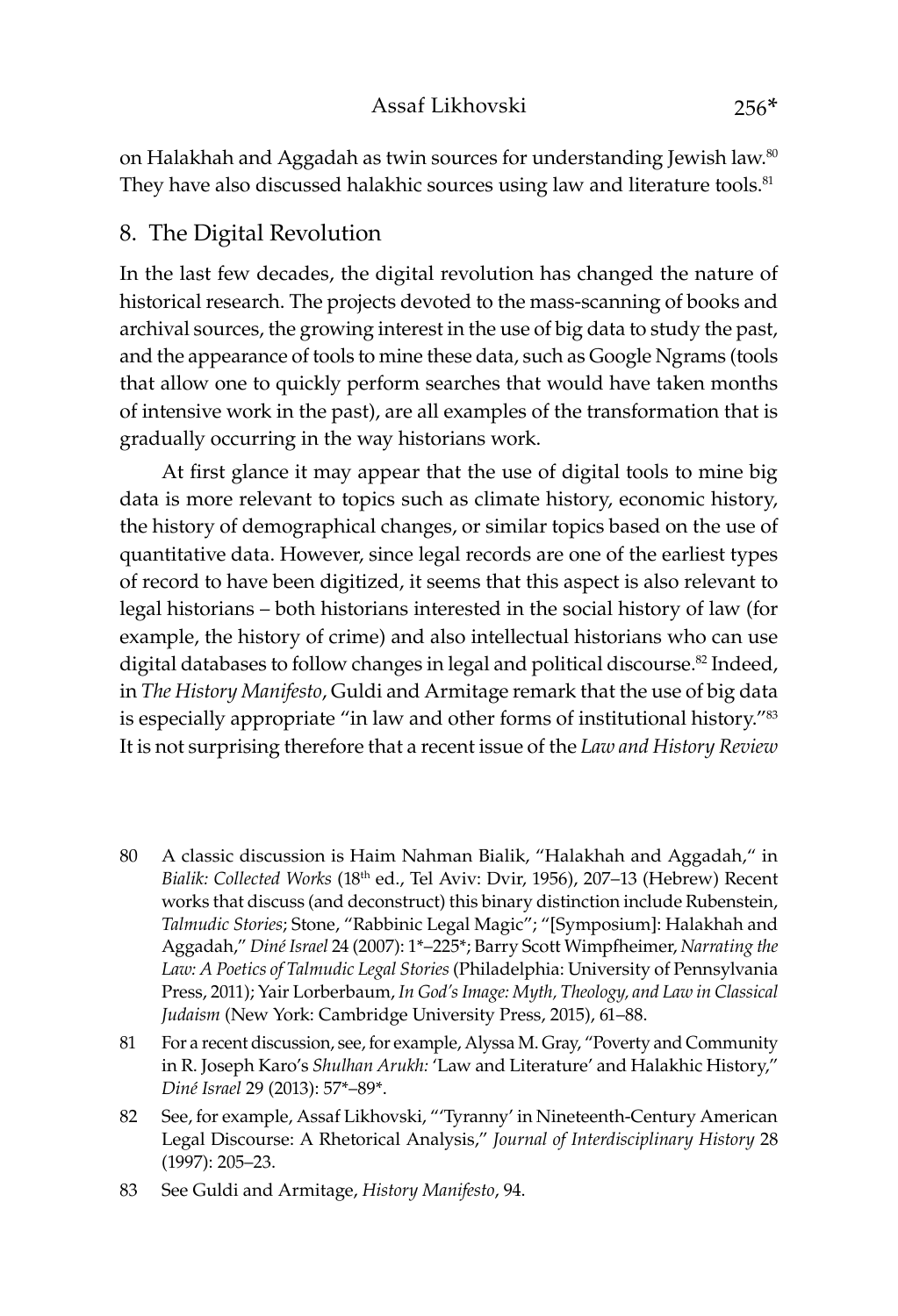was entirely devoted to the ways in which historians of law have made use of digital resources.<sup>84</sup>

Jewish law scholarship was one of the first areas of legal history to use digitized databases. The Responsa Project (*proyekt ha-shu"t*) was born in 1963, long before the days of Google Books, and its founder, Aviezri Fraenkel, was an early (perhaps the leading) pioneer of the full-text search method (storing and searching whole texts rather than manually indexing them using keywords).85

Today there are many other databases containing Jewish legal texts, such as the Friedberg Jewish Manuscript Society Portal, HebrewBooks.org, or *Otzar HaHochma*. 86 These databases are now mined to glean social and geographic information. For example, the *Da'at ha-Makom* Center for the Study of Cultures of Place in the Modern Jewish World has a number of projects exploring the spatial dimensions of the history of Jewish law using digital tools, creating, for example, maps of the transnational networks of *responsa* communication, or maps of the locations of the authors who were mentioned in the first international rabbinic journal, *Ha-Me'asef*, published in Jerusalem beginning in 1896.<sup>87</sup> Such projects are also found elsewhere.<sup>88</sup>

No one can doubt that the digital revolution has greatly increased the efficiency of historical research. It has also perhaps led to greater emphasis

- 85 See Aviezri Fraenkel, "The Responsa Project: Past, Present and Future," *Diné Israel* 19 (1997–1998): 253–70 (Hebrew); Yaacov Choueka, "Against all Odds: The Amazing but Most True Story of Aviezri Fraenkel and his Special Favorite: The Responsa Project or The Multi-Faceted Contributions of Aviezri Fraenkel to Information Retrieval and the Related Areas," *The Electronic Journal of Combinatorics* 8.2 (2001), #14.
- 86 On potential uses of such databases, see Amos Israel-Vleeschhouwer, "Digital Jewish Legal Studies: A Poster Invitation" (unpublished paper, available at www. academia.edu/9203587/Digital\_Jewish\_legal\_studies).
- 87 See www.daat-hamakom.com/team/1141-2/ (Zef Segal's project mapping the transnational connections between the American and European orthodox communities using the responsa literature); and www.daat-hamakom.com/ team/prof-menahem-blondheim (mapping the communication network of *Ha-Me'asef*).
- 88 See, e.g. https://footprints.ccnmtl.columbia.edu/ (mapping the movement of Jewish printed books).

<sup>84</sup> "[Special Issue]: Digital Law and History," *Law and History Review* 34.4 (November 2016).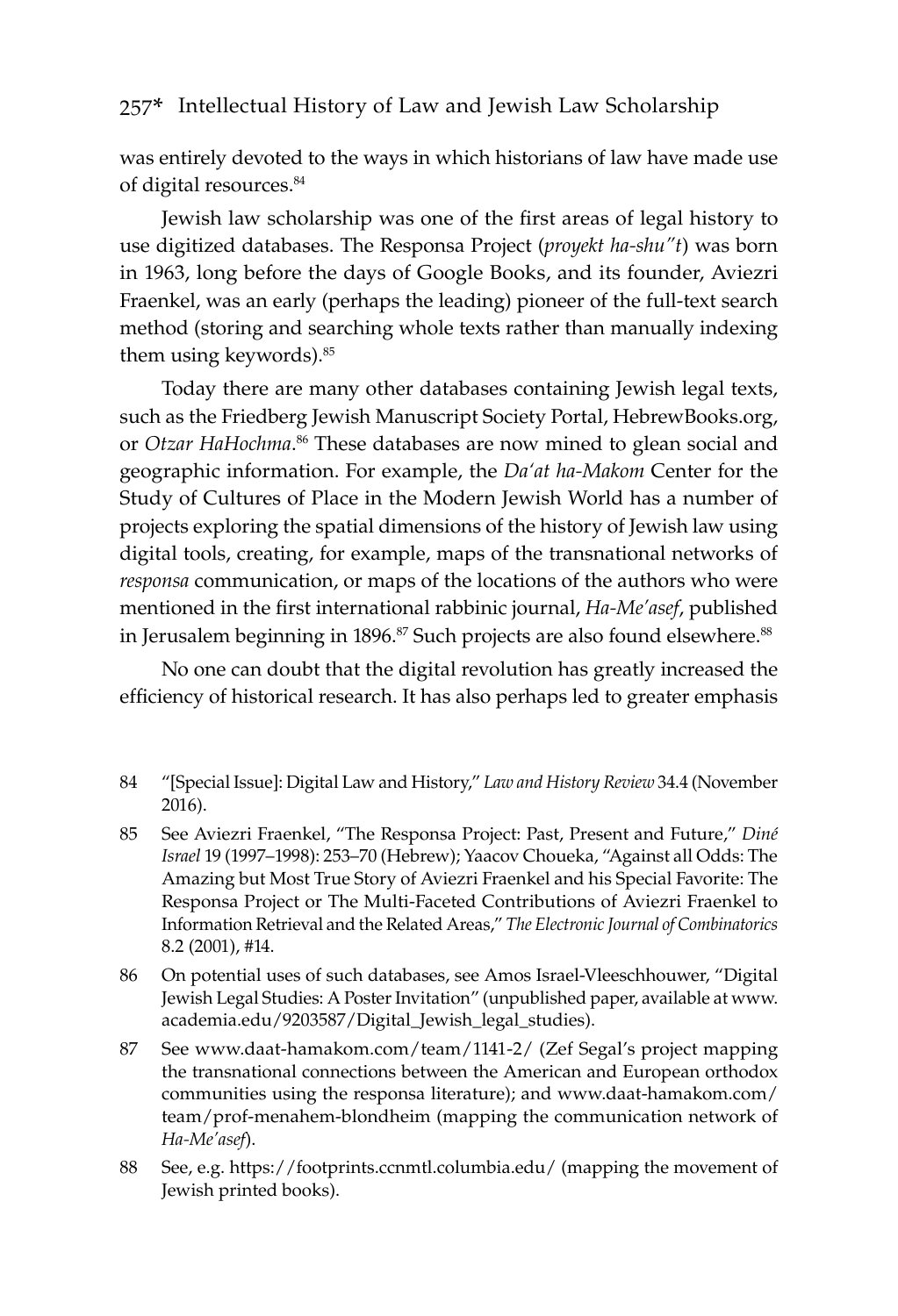on theoretical discussion of the sources rather than mere compilation of them. However, one might certainly ask whether this revolution has also led to major methodological breakthroughs in the study of history, legal history, or the study of the history of Jewish law. In one sense it might be argued that this is indeed the case. While previous generations of Jewish law scholars basically replicated the traditional halakhic responsa method, spending their time collecting as many sources as possible that were relevant to answering a given legal question, the fact that digitized databases now allow us to find all the relevant materials within minutes, rather than days or weeks, has provided scholars with an incentive to ask more sophisticated theoretical questions about the halakhic materials and to shift the focus of academic research on Jewish law from compiling sources to interpreting these sources in a theoretically sophisticated way.<sup>89</sup>

In another sense, however, the promise of digitization has not been fulfilled. For example, the use of textual analysis that digitization enabled is not widely prevalent in the study of Jewish law. Much (although not all) of the research in this field is still conducted in a traditional manner. This, perhaps, is the result of the fact that the majority of scholars of Jewish law have a significant background in yeshiva study. Traditional yeshiva study methods therefore still influence the scholarship in the field, and, hence, early texts are not read on their own terms but rather through the eyes of the later commentators; earlier sources from the talmudic era are often granted disproportionate weight; and the scholar will attempt to reconcile sources from different periods rather than focusing on rupture and disjunction. The influence of yeshiva methods, however, may have also had a more positive impact on Jewish law scholarship: the deep respect for texts may have been the reason for the early digitization of Jewish law sources evident in the Responsa Project.<sup>90</sup>

## III.Conclusion

Not all recent trends in works on the intellectual history of law generally are evident in works on the history of Jewish law. For example, a notable trend

90 I am indebted to Ayelet Libson for this point.

<sup>89</sup> But see Putnam, "The Transnational and the Text-Searchable" (discussing some of the problems that the digital turn has created, for example, the threat of cherry-picking and of more shallow knowledge of the sources and their context).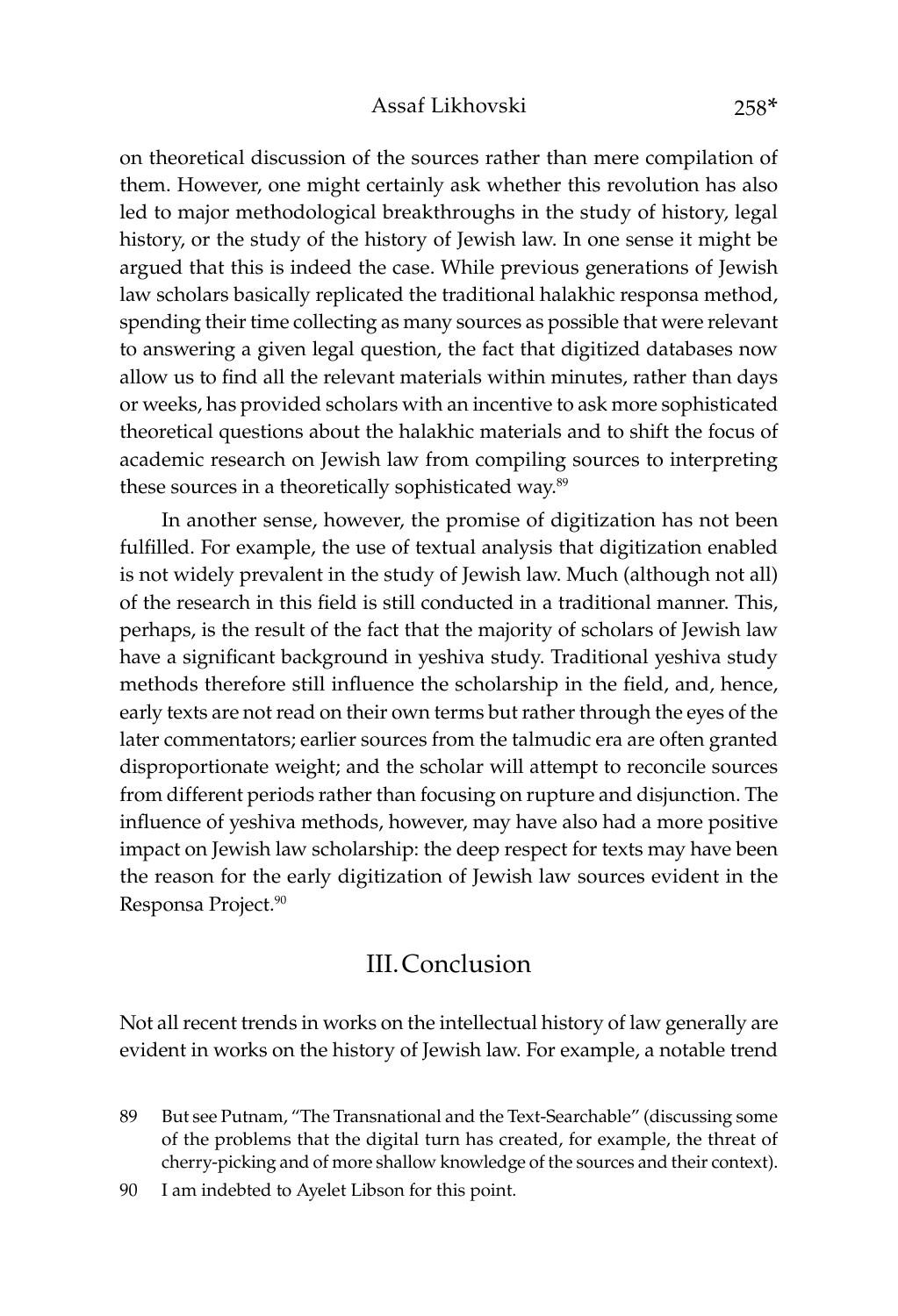in works on the intellectual history of early modern and modern Europe is conceptual history, the study of the history of the changing meaning of major cultural and political keywords such as 'honor' or 'liberty' (but also legal ones such as 'citizenship') over extended periods of time.<sup>91</sup> Conceptual historians often pursue collaborative lexicographical projects undertaken by large groups of scholars. In the German-speaking world, we find, for example, projects such as the *Geschichtliche Grundbegriffe*, which is a historical lexicon of political and social terms that includes some legal terms as well.<sup>92</sup> Conceptual history is also relevant, of course, to the study of Jewish history generally and also of Jewish law.<sup>93</sup> There has always been some interest in tracing the history of key concepts in Jewish history (and law) by legal scholars, philosophers, and cultural theorists.<sup>94</sup> However, there are currently no long-term collaborative projects focused on the conceptual history of Jewish law of the type found in German historiography.

While not all trends evident in the intellectual history of western law are found in the scholarship on the history of Jewish law, Jewish law scholarship seems nevertheless to echo many of these trends. In some of the conversations I had with people working in the field when preparing this article, I was told that Jewish law scholarship is "several decades behind" other areas of

- 91 See Jan-Werner Müller, "On Conceptual History," in McMahon and Moyn, *Rethinking*, 74–93.
- 92 See, for example, Rolf Grawert, "Gesetz," in *Geschichtliche Grundbegriffe: Historisches Lexikon zur politisch-sozialen Sprache in Deutschland*, ed. Otto Brunner, Werner Conze, and Reinhart Koselleck (vol. 2, Stuttgart: Klett-Cotta, 1975), 863–922. See, generally, Thomas Duve, "German Legal History: National Traditions and Transnational Perspectives," *Rechtsgeschichte/Legal History* 22 (2014): 16, 19–20. For the Israeli equivalent (with a philosophical rather than historical emphasis) see *Mafte'akh: Lexical Review of Political Thought,* http://mafteakh.tau.ac.il/en/.
- 93 For a theoretical discussion of Jewish conceptual history see Guy Miron, "A People between Languages: Toward a Jewish History of Concepts," *Contributions to the History of Concepts* 7 (2012): 1–27.
- 94 For legal, a-historical, projects see, for example, Berachyahu Lifshitz, *Law and Action: Terminology of Obligation and Acquisition in Jewish Law* (Jerusalem: Mosad Bialik, 2001) (Hebrew). On the Jewish political thought project see Cooper, "The Turn to Tradition." For histories that deal with cultural concepts see, e.g., Daniel Boyarin, *Carnal Israel: Reading Sex in Talmudic Culture* (Berkeley: University of California Press, 1993); Ari Mermelstein, "Love and Hate at Qumran: The Social Construction of Sectarian Emotion," *Dead Sea Discoveries* 20 (2013): 237–63; Libson, "'The Heart Knows Its Own Bitterness'."